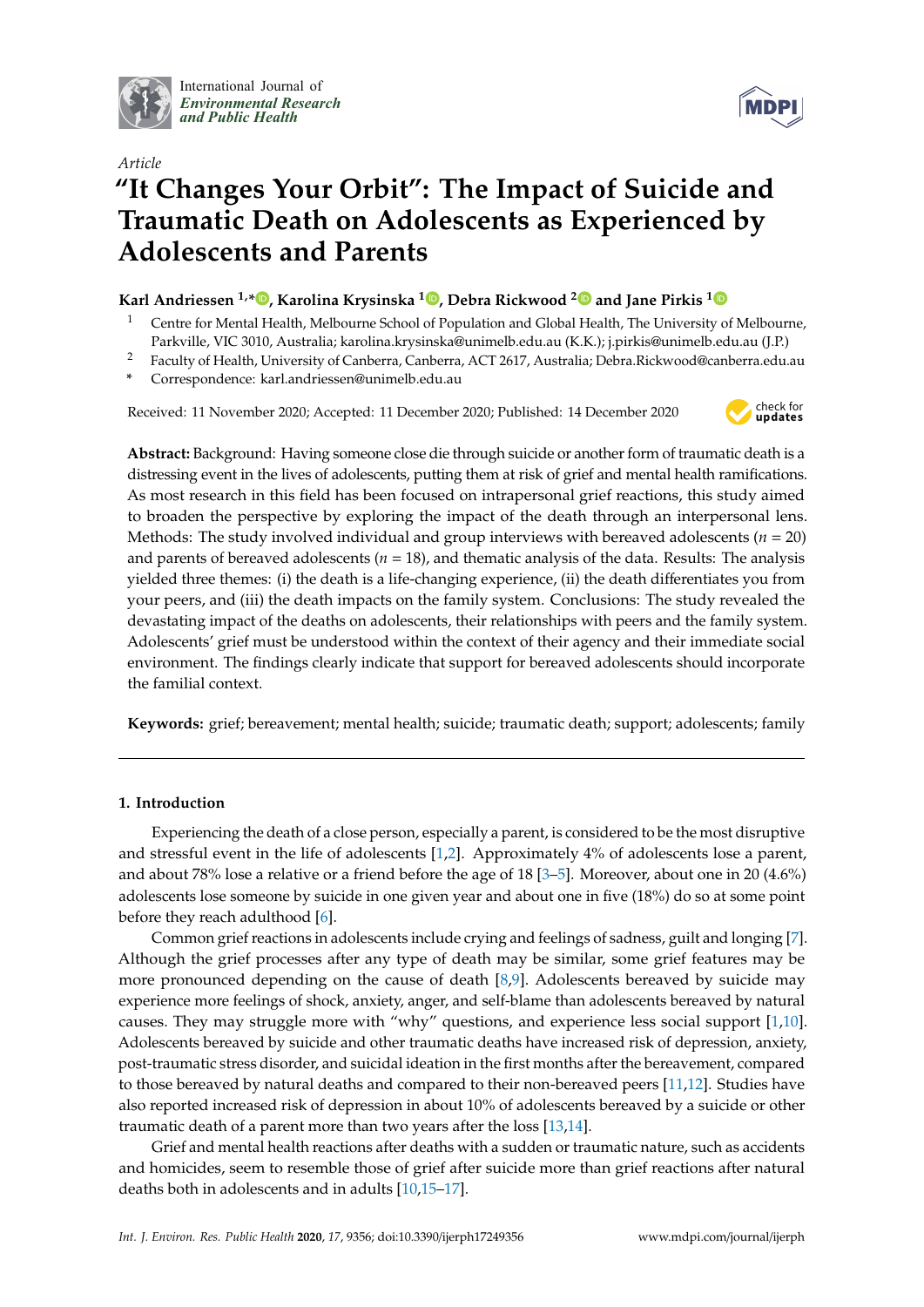The short and long-term impact of the loss in adolescents is affected by how the bereaved young person experiences and responds to the loss [\[18\]](#page-14-8), and the young person's perception of how the loss has changed their lives [\[4\]](#page-13-7). Our systematic review on suicide bereavement in adolescents revealed that pre-loss factors such as personal and family history of mental health, and post-loss factors such as the quality of the remaining relationships, affect the impact of the loss in adolescents [\[19\]](#page-14-9).

To date, most bereavement research in adolescents, including suicide bereavement research, has focused on intrapersonal phenomena such as the bereaved adolescents' grief experiences, coping styles and grief processes [\[7](#page-13-5)[,19](#page-14-9)[–21\]](#page-14-10). The few qualitative studies to-date have reported mostly on grief feelings, coping and personal growth experienced by bereaved adolescents (for example, Bartik et al. [\[22\]](#page-14-11); Silvén Hagström [\[23\]](#page-14-12)).

However, people do not live or grieve in isolation [\[21](#page-14-10)[,24\]](#page-14-13), and as Cain (pp. 14–15) observed, grief processes after suicide "neither originate, nor evolve in an interpersonal vacuum" [\[25\]](#page-14-14). This is especially true for bereaved adolescents, who most often live in a family environment, and are faced with the key developmental tasks of building identity and autonomy [\[7\]](#page-13-5). Additionally, when deaths experienced by adolescents concern the loss of a nuclear family member, their grief reactions may interact with their immediate social environment. These observations point at the importance of involving the views and responses of parents in research as the bereaved children's grief reactions are affected by the parents' reactions to the child [\[18\]](#page-14-8). This study aimed to fill this gap as studies looking at the experiences of grief after suicide and other traumatic deaths in adolescents through an interpersonal lens are lacking.

This paper is part of a larger research project that examines what help should be provided to bereaved adolescents. Within that larger research project, we conducted a sizeable qualitative study involving individual and group interviews with bereaved adolescents, parents and clinicians (the APC study). The APC study examined participants' experiences and recommendations on effective help for bereaved adolescents. We included parents as a target group as the literature indicated their potential role in facilitating adolescent help-seeking [\[26](#page-14-15)[,27\]](#page-14-16), and contributing to the effectiveness of help provided to adolescents bereaved by suicide or other traumatic deaths [\[28–](#page-14-17)[30\]](#page-14-18). Involving parents also allowed us to study grief in adolescents through an interpersonal lens. Findings regarding what help should be provided to bereaved adolescents will be reported elsewhere. This paper aimed to investigate the question: what is the impact of suicide or other forms of traumatic death on adolescents as perceived by bereaved adolescents themselves as well as parents of bereaved adolescents?

#### **2. Materials and Methods**

#### *2.1. Study Design and Sampling*

We conducted the study according to the Consolidated Criteria for Reporting Qualitative Research [\[31\]](#page-14-19). We recruited a purposive sample of adolescents and parents located in Australia. Eligible adolescents had lost a family member or friend through suicide or other cause when the adolescent was aged between 12 and 18 years, and had experienced the loss between six months and 10 years before participating in the study. Parents could participate if they were the parent of an adolescent who met the above eligibility criteria. Adolescents and parents could participate irrespective of whether their parents or children participated.

We recruited participants from October 2019 to March 2020 through various bereavement and youth organizations, which disseminated the study announcement (for example, via their mailing lists, e-newsletter or social media). Participants were offered an AUD 30.00 supermarket voucher as reimbursement. Participants could choose whether to take part in a semi-structured individual telephone interview or a face-to-face group interview. Research has shown that individual interviews may be more effective in generating a broad range of issues, while sensitive and personal issues may be more often disclosed in a group discussion [\[32\]](#page-15-0). Offering multiple methods may also allow more potential participants to take part in qualitative research as their decision to participate is influenced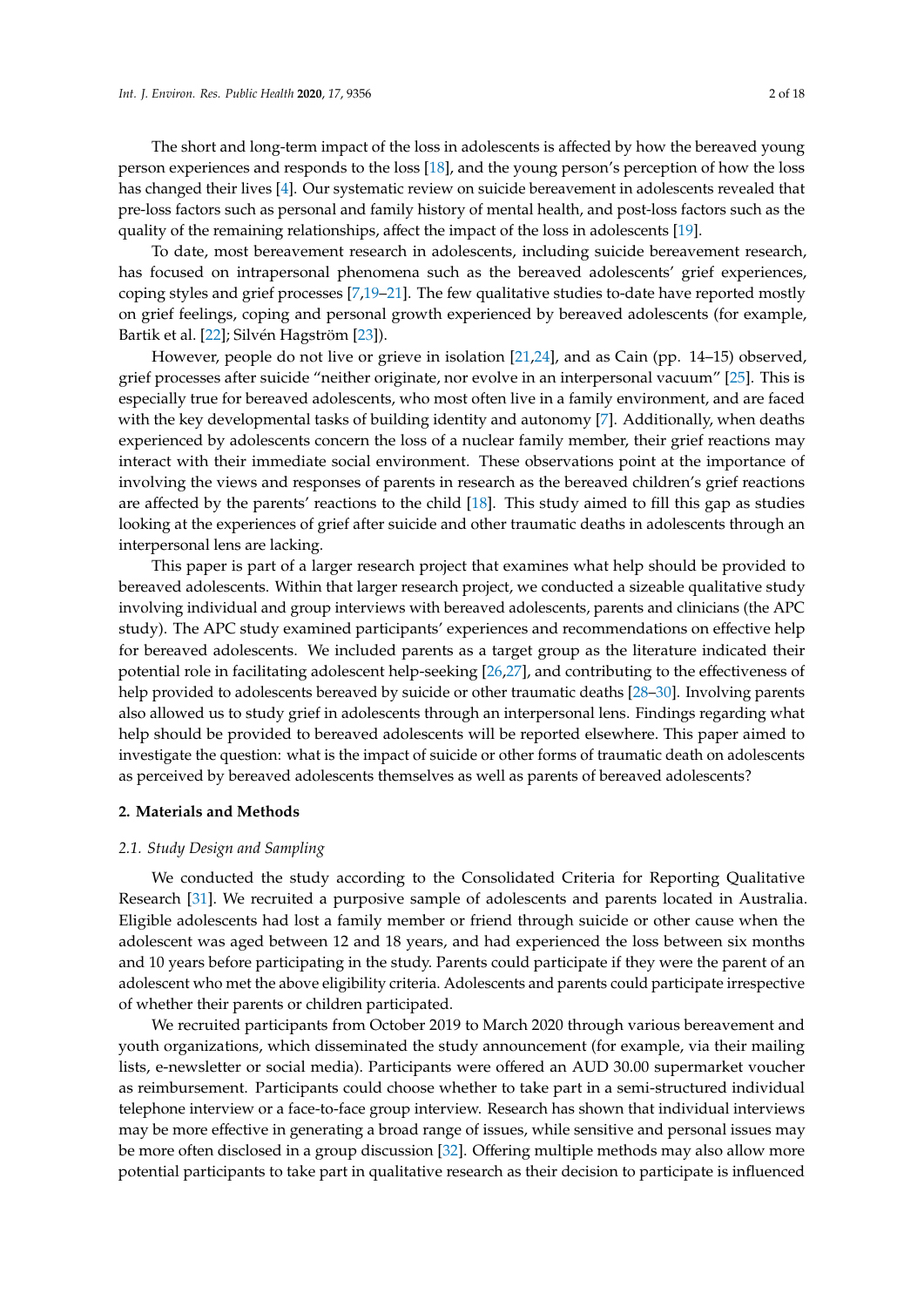by their perception of being able to contribute to the study via the given methods [\[33\]](#page-15-1). Based on the literature [\[34–](#page-15-2)[36\]](#page-15-3), and our experience in qualitative research [\[10,](#page-14-1)[26,](#page-14-15)[37\]](#page-15-4), we estimated the sample size of adolescents and parents required to answer the research question to be between 15 and 20 participants each.

A total of 60 potential participants (31 adolescents, 29 parents) contacted us, and 20 adolescents and 18 parents participated in the study (Supplementary Table S1). Reasons for not participating were being ineligible (2 adolescents, 5 parents), unavailable (1 parent), emotional reasons (1 adolescent), and unknown reasons (8 adolescents and 5 parents). The adolescent participants (16 girls, 4 boys) were aged 14 to 26 years ( $M = 19.50$ ,  $SD = 2.95$ ). They had experienced the death on average 4 years previously (M = 3.92, SD = 2.49, range 1 to 10 years) when they were 12 to 18 years old. The deaths had occurred by suicide ( $n = 18$ ) or by accident ( $n = 2$ ), and most of the deceased persons were immediate family members: father  $(n = 9)$ , brother  $(n = 2)$ , sister  $(n = 2)$ , mother  $(n = 2)$ , other family  $(n = 2)$ , and friend ( $n = 2$ ). The parents (18 mothers) were aged 43 to 60 years ( $M = 53.20$ ,  $SD = 4.35$ ). The deaths had occurred on average 5 years ago ( $M = 5.31$ ,  $SD = 2.89$ , range 1.5 to 10 years) when their adolescent child was 12 to 18 years old ( $M = 15.17$ , SD = 1.58). The deceased person was the child's father  $(n = 10)$ , brother  $(n = 4)$  or sister  $(n = 4)$ , and the person had died by suicide  $(n = 13)$ , accident  $(n = 2)$ , manslaughter  $(n = 1)$ , illness  $(n = 1)$  and undetermined  $(n = 1)$ . The two deaths that were reported as "illness" and "undetermined" had also occurred in traumatic circumstances. As the analysis of the final interviews did not yield new data, we are sure that the sample size was adequate.

#### *2.2. Procedure and Data Collection*

We used a semi-structured interview guide, adapted for individual or group interviews, with open-ended questions allowing for probes and follow-up questions depending on how participants responded [\[38\]](#page-15-5). Parents were asked to report about their adolescent children, rather than on their own situation, although both situations were often intertwined. Interviews usually started with a question "Could you tell me about your/your adolescent's bereavement experience?". The next questions inquired about the needs that the adolescent/the adolescent child of the parent had experienced, how the needs had evolved over time, how the death had impacted on the adolescent's life, their experiences with help-seeking and what they had found helpful. At the end of the interview participants had the opportunity to formulate advice for other bereaved adolescents. After the interview, participants received an evaluation form with five questions on how they had experienced taking part in the study (results will be reported separately).

Seven adolescents participated in an individual telephone interview and 13 others in 3 group interviews; 9 parents participated in a telephone interview, and 9 parents participated in 2 groups. The lead researcher (K.A.) conducted all interviews, except two, which were conducted by a second researcher (K.K.). Experienced counselors from the collaborating services co-facilitated the group interviews, which took place at their premises (see acknowledgments). Individual interviews with adolescents lasted on average 40 min (range 20–64 min), and group interviews took 70 min (range 53–80 min). The parents' individual interviews lasted on average 53 min (range 29–76 min) and their group interviews 87 min (range 81–93 min). Interviews were audio-recorded, professionally transcribed and the researchers checked the de-identified transcripts for accuracy.

## *2.3. Research Team and Reflexivity*

The study was based at the Centre for Mental Health in The University of Melbourne, which is a national and international leader in the field of mental health and suicide-related research. The lead researcher/interviewer was a social worker with ample experience in qualitative bereavement research with young people. The second interviewer was an experienced research psychologist and psychotherapist. The interviewers recorded field notes after the interviews, and during listening and reading the transcripts. No researcher had a prior relationship with the participants. The senior researchers and supervisors (D.R., J.P.) were renowned experts in the field of (youth) mental health,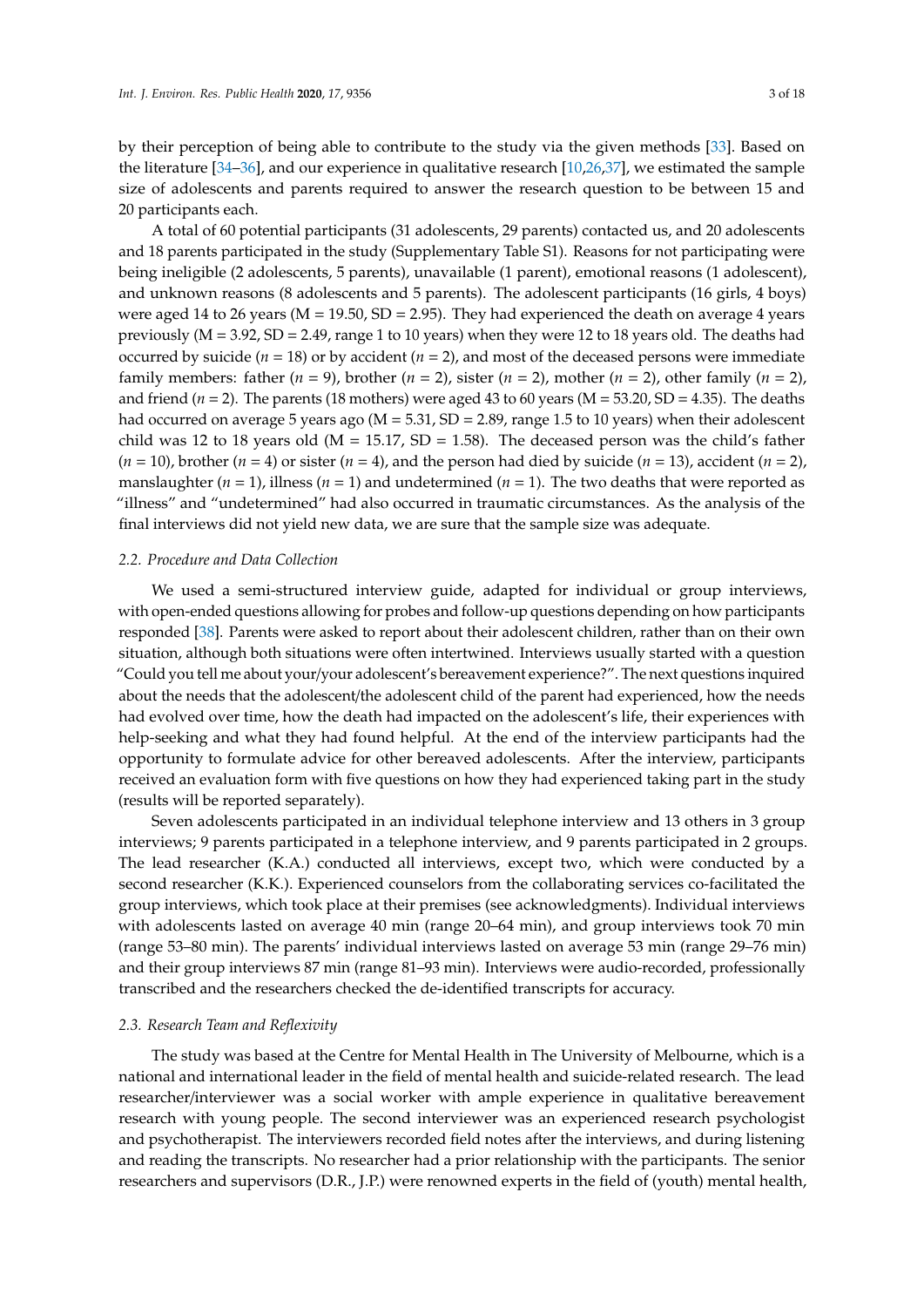suicidal behaviour and help-seeking. The research team met regularly to minimize researcher bias and to ensure consistency throughout the study.

#### *2.4. Data Analysis*

We conducted a thematic analysis, which Braun and colleagues [\[39\]](#page-15-6) labeled as "Codebook" Thematic Analysis. It consisted of an iterative process of systematically identifying and organizing patterns of meaning (i.e., themes) in a data set [\[40\]](#page-15-7). Two researchers (K.A., K.K.) conducted the analysis independently and followed the six iterative steps formulated by Braun and Clarke [\[40\]](#page-15-7). Analysis started with reading and rereading the data to produce initial codes. Next, we grouped the initial codes in potential themes, which involved the creation of mind maps (i.e., diagrams to visualize the data). Subsequently, we reviewed the codes and mind maps, and revised these against the data before deciding about the themes.

Initially, two researchers (K.A., K.K.) had created a codebook based on analysis of the same three transcripts [\[41\]](#page-15-8). The two researchers then coded the remaining transcripts. However, applying an inductive approach allowed the researchers to modify or create new codes, if needed, to capture the meaning of the data rather than its explicit content. We used NVivo 12 [\[42\]](#page-15-9) for data management and settled any disagreement throughout the analysis by comparing notes and discussion.

## *2.5. Ethical Considerations*

The Human Research Ethics Committee of The University of Melbourne approved the study (ID 1955213). All potential participants contacted us to express interest in the study. We strived to be as transparent as possible about the study and provided potential participants with the participant information, explained the purpose of the study, what participation involved, the voluntary basis of participation, and answered any questions. Participants provided written consent.

Based on the National Statement on Ethical Conduct in Human Research 2007 (Updated 2018) [\[43\]](#page-15-10), and as with our previous studies [\[10,](#page-14-1)[26\]](#page-14-15), we used a different procedure for minors depending on their age. For minors aged 12–15 years, we obtained consent both from the adolescent and a parent/guardian. For minors aged 16–17 years, who potentially have the maturity to understand the research and consent, the researcher (K.A.) decided at the end of the initial contact whether a parent/guardian should consent. During the initial telephone contact, the researcher encouraged the adolescent to talk about the research participation with a parent/guardian, before or after the interview.

## **3. Results**

The analysis resulted in three main themes: (i) the death is a life-changing experience, (ii) the death differentiates you from your peers, and (iii) the death impacts on the family system. Table [1](#page-4-0) summarizes the themes. Participants' names are fictional; "A" and "P" refer to an adolescent and parent participant, respectively.

| Theme                                           | Content                                                                                                                                                                                                                               |
|-------------------------------------------------|---------------------------------------------------------------------------------------------------------------------------------------------------------------------------------------------------------------------------------------|
| 1. The death is a life-changing experience      | The death turns life upside-down<br>The importance of the type of relationship and<br>cause of death of the deceased person<br>The grief compounds age-related challenges<br>The grief has long-term negative and<br>positive impacts |
| 2. The death differentiates you from your peers | Feeling alone<br>Wanting to be treated the same as before<br>Impact on friendships<br>$\overline{\phantom{0}}$                                                                                                                        |

**Table 1.** Description of themes.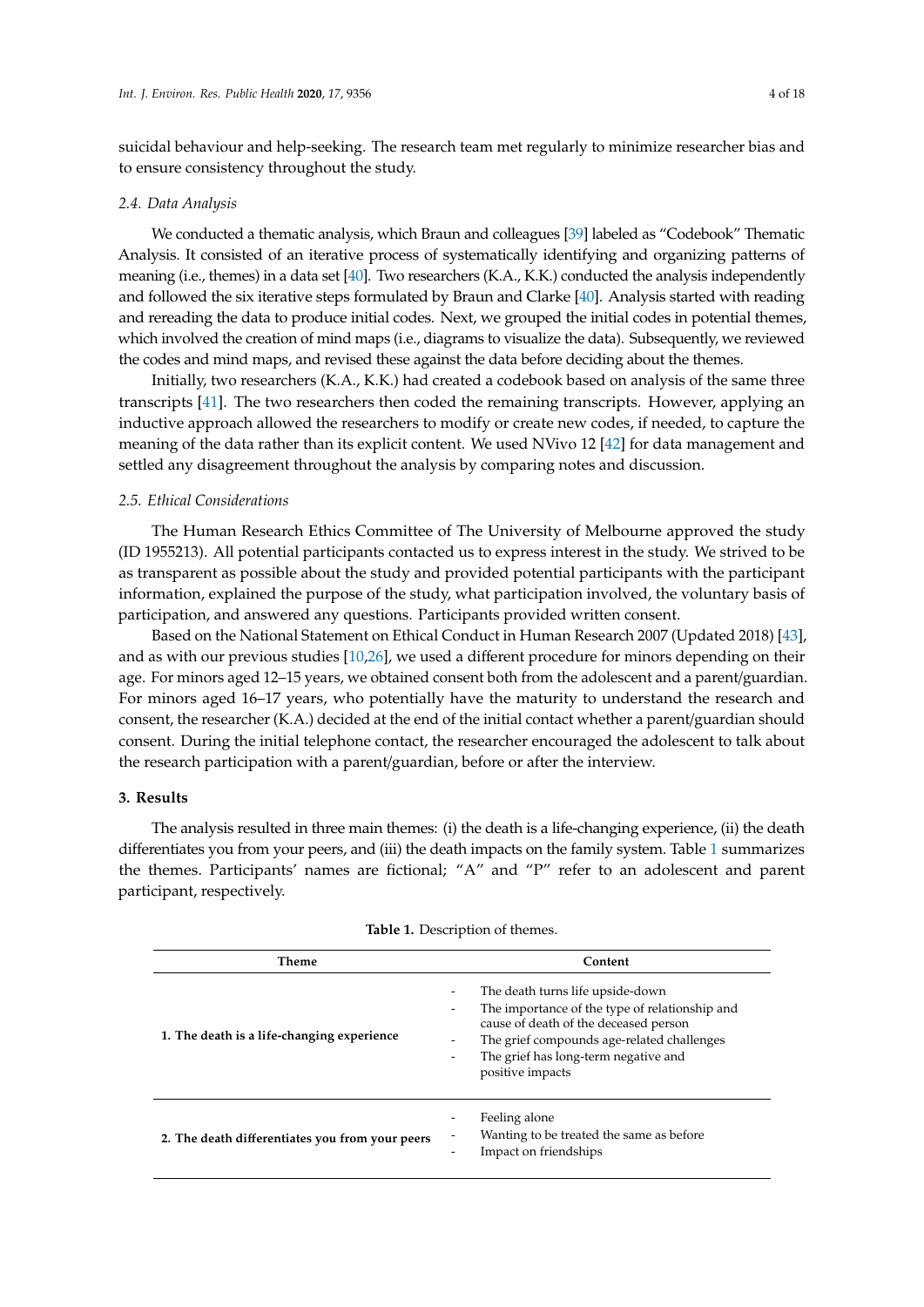<span id="page-4-0"></span>

| Theme                                     | Content                                                                                                                                                                                                                                                                                                                                                  |
|-------------------------------------------|----------------------------------------------------------------------------------------------------------------------------------------------------------------------------------------------------------------------------------------------------------------------------------------------------------------------------------------------------------|
| 3. The death impacts on the family system | Loss of the family equilibrium, and worries and<br>struggles to support each other<br>Consequences of bereavement for parents and their<br>ability to support their children<br>Concerns regarding health risk behaviours in<br>bereaved young people<br>Parents and bereaved young people engaging to<br>$\overline{\phantom{a}}$<br>find a new balance |

**Table 1.** *Cont.*

## *3.1. Theme 1: The Death Is A Life-Changing Experience*

Most young participants emphasized that experiencing the death was an alien experience that turned their life upside-down. From their perspective, the deaths had occurred suddenly and unexpectedly. Even if there had been, for example, prior suicide attempts, they did not feel prepared for the death occurring. Some of the young participants had found the deceased person, which reinforced the traumatic nature of the death. All young participants and parents underlined the immediate emotional impact of the death. Common grief reactions in adolescents included feelings of shock, sadness, guilt, injustice, anger, betrayal, struggles with "why" questions, and worrying about the impact of the death on others. For most young participants, the death was incomprehensible.

*"When you lose someone through suicide and when you're a kid, you don't really know what's going on, you are so confused. Whether you're nine or 17, death by suicide is, I think, the most confusing way of dying. Because you're just left with so many questions and so many whys and what if and how. How could you be feeling like this and all this sort of stu*ff*"*. (Bea, A)

Despite many agonizing questions, a few young participants were more accepting of the death, as they could empathize with their deceased relative and perceived that they had no intention of hurting them. Still, for most young people the bereavement by suicide or other traumatic death was a new and radical experience, for which they had not yet developed a language, as highlighted by this mother: *"My daughter couldn't say how she was feeling. All she could say was, 'I have feelings'"* (Celeste, P).

Moreover, participants felt that the death had changed the young person's identity. For example, those who had lost a parent had suddenly become half-orphans, and those who had lost a sibling were unsure if they were still a brother or sister. Overall, participants who had experienced more than one death reported that experiencing the death of a parent or sibling had a more severe impact than other deaths as the parent or sibling was a confidant or role model for values and norms. Some participants stated that experiencing a death by suicide differed from experiencing a death from natural causes.

*"[When] my grandfather passed away through cancer, there weren't any of those questions. I was just a normal kid grieving a death, but when you're grieving a death through suicide it's like your brain is exploding all the time. You're taken over by so many emotions, rather than just sadness or stu*ff *like that"*. (Bea, A)

One mother highlighted both the type and the emotional closeness of the relationship.

*"I think that the relationship to [the person] who died is very important with teenagers, and the depth that they feel and how close they were to that person"*. (Fabienne, P)

Many young and parent participants emphasized that the bereavement compounded age-related challenges.

*"On top of that there's obviously school and friendships and relationships and problems with my parents and all that sort of stu*ff*. So, I think that came along when I was more of an older teenager, like 15 and now I'm 16"*. (Bea, A)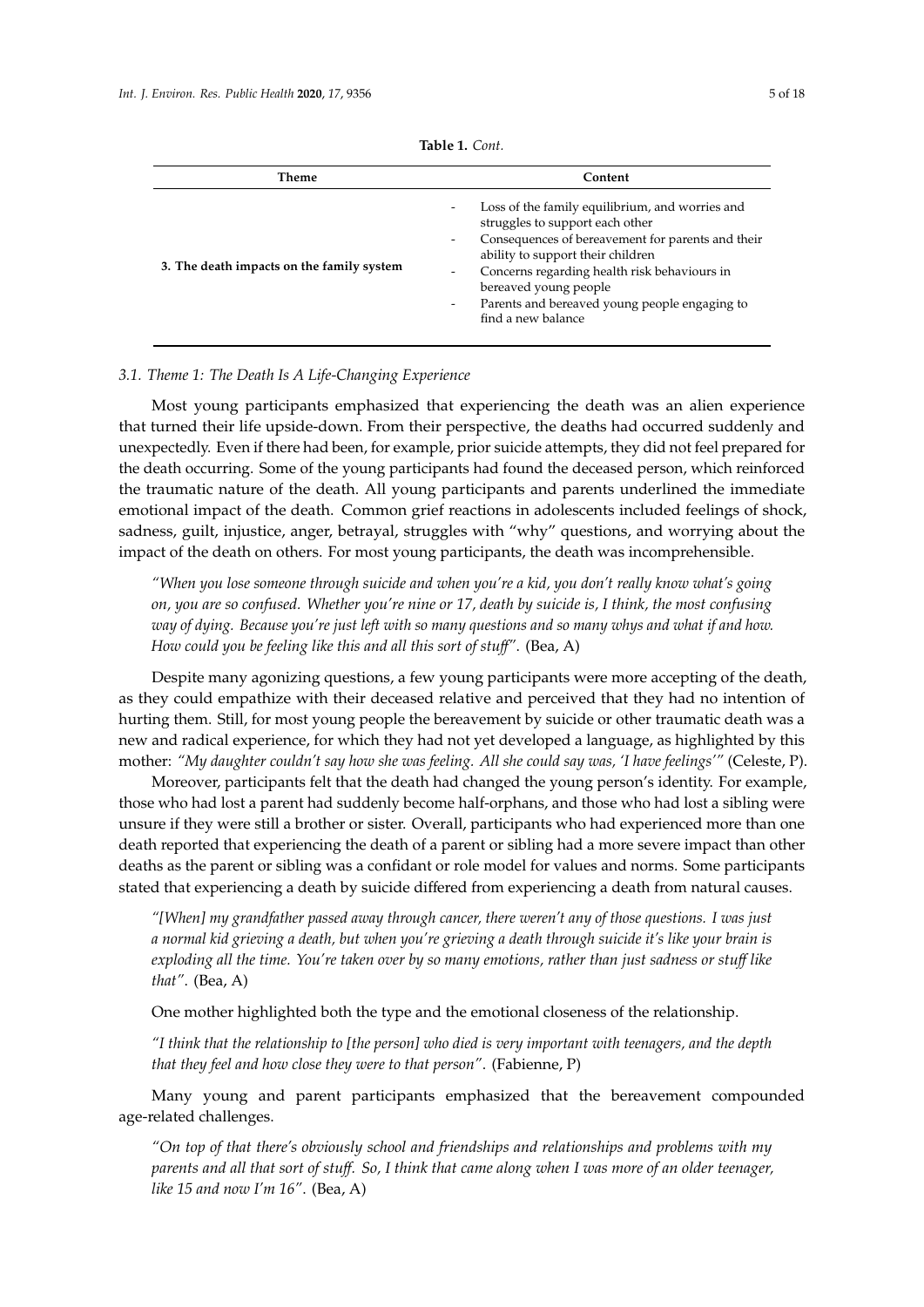*"When you are 15 year old, your brain is not developed until your twenties. I mean it's hard enough being a teenager and getting through that and having to deal with something like that"*. (Diane, P)

All young participants experienced long-term negative and/or positive effects (i.e., personal growth) from the death. Regarding negative effects, many participants particularly highlighted mental health issues such as struggles with post-traumatic stress, depression, anxiety, or self-harm.

*"She's a very high functioning depressed young lady. She does what she has to do, and then she comes home, walks in the door and goes to bed. Then she sort of started binge eating and stu*ff *like that. So, yeah, the poor little thing, she's quite mixed up and messed up"*. (Helene, P)

In addition, most young participants experienced strong long-term negative effects due to triggers, which could occur even several years after the death. They emphasized that "it never really goes away". Triggers could be little or random things, related or unrelated to the death or the deceased person (e.g., a song on the radio) that ambushed the bereaved young person. Additionally, foreseeable events like anniversaries or holidays (e.g., Christmas) could trigger a return to the turmoil of their grief for young participants. Overall, while most participants acknowledged that the grief related distress had decreased over time, several participants stated that the impact of the triggers equaled or exceeded the intensity of the acute grief. As one participant said: *"When I do get upset, it hits me like a tsunami"* (Lucia, A). Young participants became to realize that the cycle of ongoing ups and downs was "*just going to be like that forever"* (Maggy, A).

*"There are times that you can recognize it, but then there are also other times where you just won't expect it. Like, I was teaching the other day and a parent walked past who looked exactly like my dad and I was just like, what the fuck's going on? It was back downhill again"*. (Andy, A)

As most people in their social environment were not aware of the triggers, many young participants faced a dilemma about disclosing their triggers to others. Being open about them would allow others to be more sensitive and respectful towards the bereaved young person, which they would appreciate. However, this would require them to be open towards people whom they were unsure whether they could trust them. It would also provide opportunities for others to inquire about the bereavement, which they preferred to avoid. Nevertheless, those who had shared their triggers with friends reported being happy with it.

Most young and parent participants recognized lasting positive effects of the bereavement in young people, mostly in the context of personal growth. Participants experienced various aspects of personal growth, such as increased personal strength (including perception of self and finding new possibilities), interpersonal relationships (including increased compassion, altruism, and giving back to others), and a stronger appreciation of life. However, a few young participants and parents also expressed a concern about being too empathic towards others but not towards themselves.

*"I think you're more acutely aware and in touch with your own emotions and other people than people who haven't really been through it so young; you understand a lot more"*. (Naomi, A)

*"My daughter has always been empathetic, but it has actually made her have better eye line on people and why they might behave in a particular way. I suppose my fear is that she doesn't feel she has to be a saviour of other people and I'm fearful of that"*. (Gaby, P)

To summarize this theme, the death of a close person was a new experience in the life of the adolescents, and it had an immediate and profound impact on their lives. The type of relationship and/or the cause of death were important issues in their grief experiences. The grief compounded identity–developmental challenges and led to long-term effects, both negative (e.g., response to triggers) and positive (e.g., personal growth).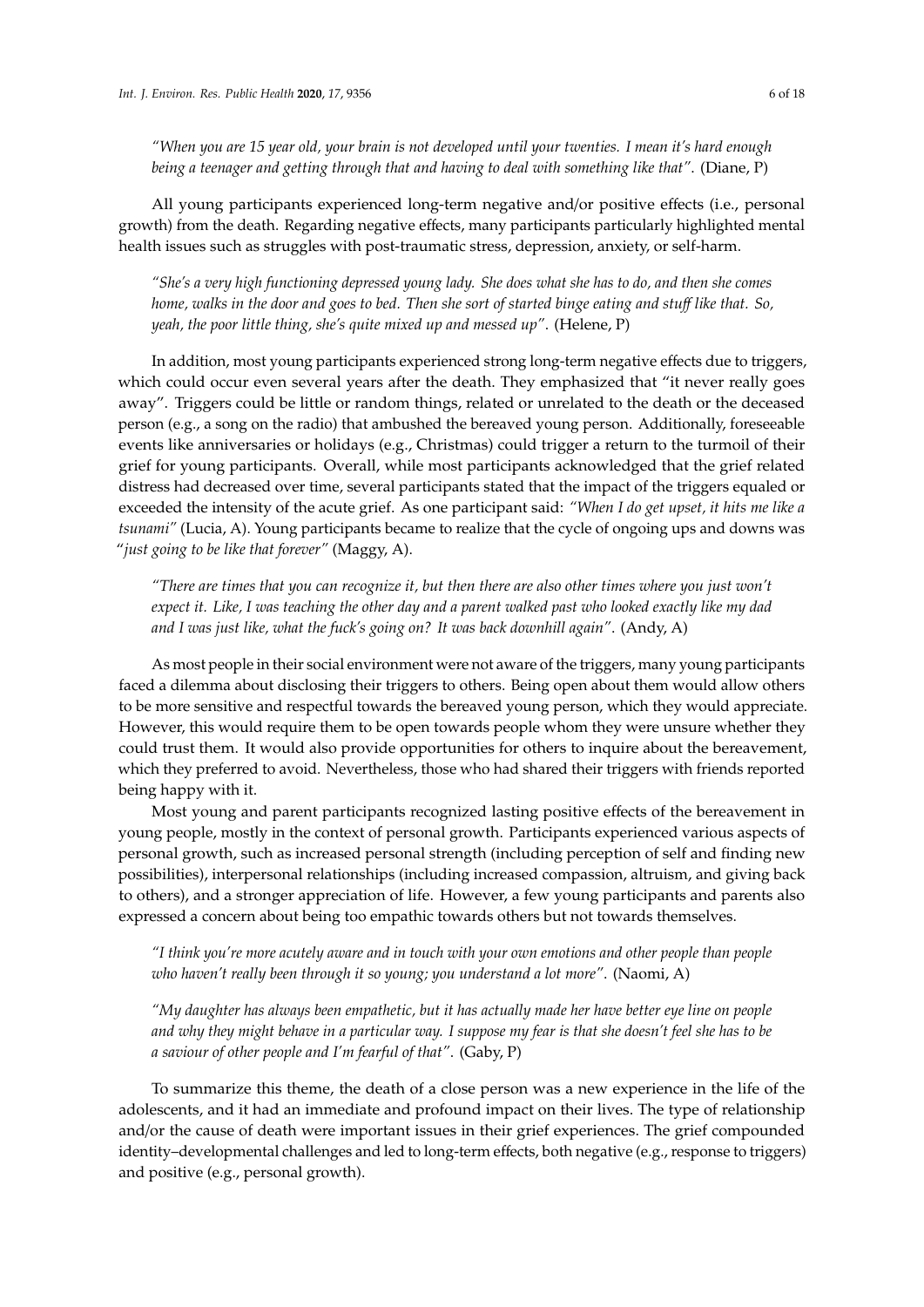#### *3.2. Theme 2: The Death Di*ff*erentiates You from Your Peers*

Most young people emphasized that the death differentiated them from their peers in two ways. First, they felt that they were the only ones in their social environment who had lost someone they were close to. Second, they stated that other people treated them differently, compared to before the loss. Consequently, they felt lonely, disconnected or standing out. In some young participants, this aroused feelings of shame or fear of being judged by others, which in turn contributed to their social withdrawal.

*"I felt very alone in it. Because I'd never really heard of anyone losing a parent so young. It never happened to any of my friends or any of my family or anything"*. (Lucia, A)

*"My daughter was in a basketball team that she'd been in for a few years. She just couldn't go back. She didn't want to face that group of girls, because they knew"*. (Odette, P)

The young participants expressed a strong desire to be treated the same way they were before the death. They believed that this would help them to maintain a sense of normality and to find distraction from the grief. Many parents corroborated this need for normality, and a need in the young person to "escape" from being surrounded by the grief and/or being treated differently.

*"Yeah. It was really hard, because I just wanted to be able to get away from everything and just go to school and-but they just all treated me di*ff*erent. So I just couldn't really go, because it was all about them thinking there's something wrong and trying to fix it when I just wanted to go to school"*. (Pamela, A)

*"He wanted some sort of normality and going back to school and doing those things was what he needed. His school friends were his family also and to be away from the sadness and the grief [at home] was to go to school and to be a normal kid. I think he wanted to switch o*ff *from it"*. (Petra, P)

Further, young participants emphasized that the bereavement had a substantial impact on their friendships with peers. Participants felt little understood by their friends ("they don't get it") and in order to avoid unhelpful reactions, several participants started to conceal their feelings, which was also observed by parents.

*"At the weekends with friends, they'd be like, are you okay? I'd be like, yeah, I'm fine, but you would just use the partying as—yeah, I'm all good, I'm having a great time, but really inside you were dead"*. (Naomi, A)

A few young participants reacted more distinctively to their loss, and/or anticipated being treated differently, by engaging in morbid jokes or artwork about death and suicide. This partly allowed them to express some of their feelings, and partly served as a test to see whom they could relate with about their grief. Some young people engaged in helping other bereaved young people even if that precluded finding help themselves, as emphasized by this participant.

*"And the boys, so we were just focusing on them, making sure they're safe and okay. But at the same time we weren't helping ourselves until now, there's nearly two years and we've only just started to grieve"*. (Jessy, A)

Many young participants narrowed down their circle of friends or social relationships. They reported that they could not deal with the stress they perceived from others, or lost interest in interacting with others, particularly those who could not understand or cope with their grief.

*"Friends that seem depressed, I will stop being friends with them because I'm too scared that they'll leave, just like mum did"*. (Rachel, A)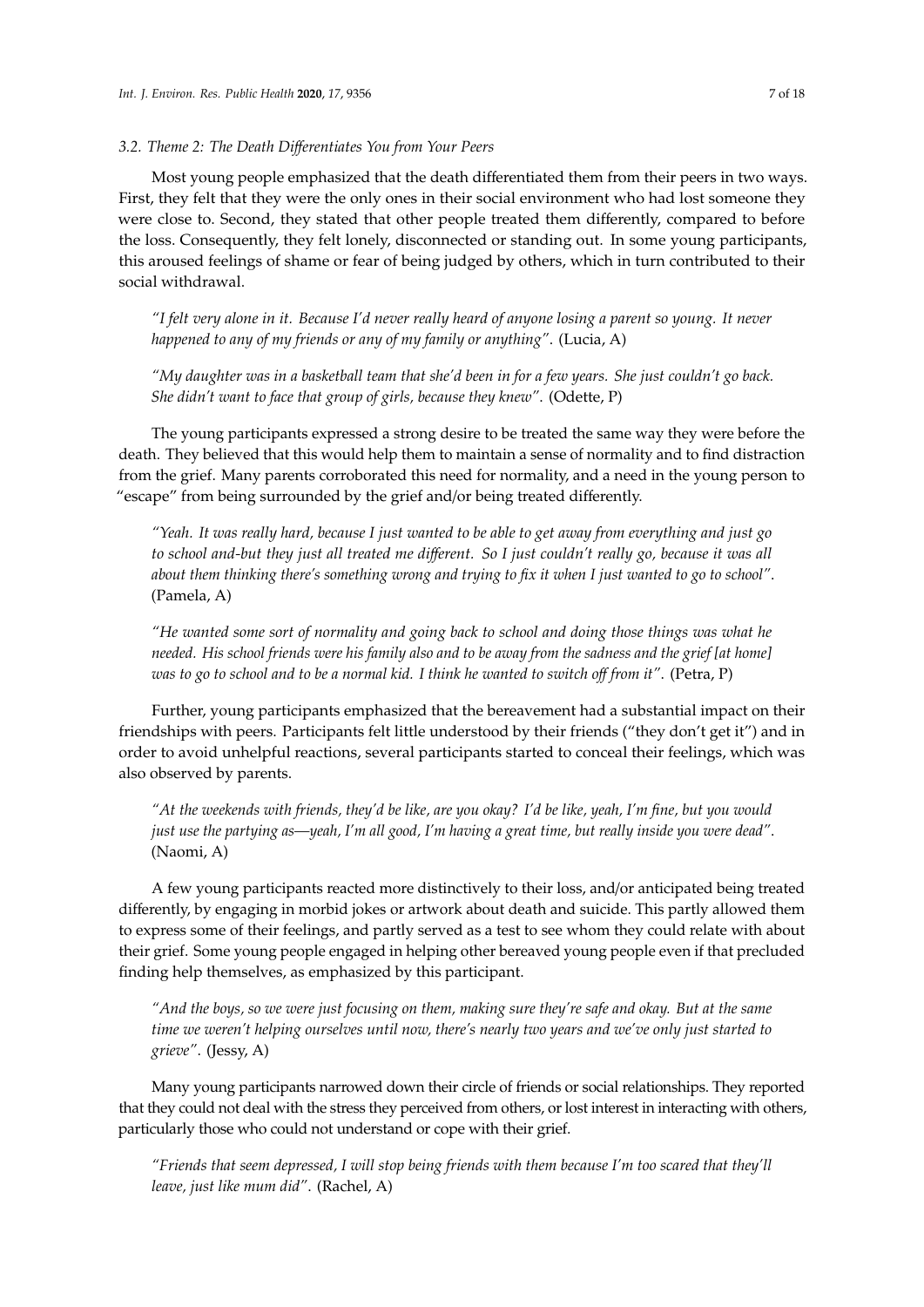*"I lost a few friends. They approached me at one point and they were like, 'these past few months, we never knew how you were going to be each day. Like, one day you would just act out and you would have a really short temper, and the next day you'd be really nice and we get along with you, and we just can't deal with it anymore'. I was like, too bad, because it's not really my fault. If you don't want to deal with it, then we're not going to be friends"*. (Tania, A)

For some of the young participants, the bereavement experience was so overwhelming that they shut down or withdrew completely, including by seeking physical isolation or moving away from home. As one mother stated about her daughter: "*She just wanted to be herself, not the girl who'd lost her brother*" (Sheila, P). For some young participants, this met a need for working through their emotions, and the tensions felt at home, on their own.

*"When I went away, I realized how to be by myself, how to get myself through things, how to connect with people and build my family, not get in trouble with things and all that"*. (Lucia, A)

*"He was old enough in some ways too, to make some decisions for himself and he obviously chose quite wisely. He just couldn't take any more grief after a while and you can't, I don't think, as a child to be surrounded by that grief of parents and their friends and other people and everybody who comes to the house, or is around the house"*. (Petra, P)

In summary, many bereaved young participants felt lonely and expressed a great need to be treated the same as they were before the death. Many young participants narrowed down their social relationships, or withdrew completely, because they felt poorly understood and/or feared being judged by others.

#### *3.3. Theme 3: The Death Impacts on the Family System*

Both the young participants and the parents underlined the impact of the death on the family system and discussed how this in turn further affected the bereaved adolescent. Above all, participants identified the loss of the family equilibrium as a crucial impact of the death. Participants highlighted that the bereavement changed the family functioning and dynamics in relationships. Participants came to realize that they had to rebuild their relationships as a family.

*"You've changed fundamentally in every single way and you have to learn who you are. You have to learn what you like, what you don't like, your own limits and tolerances. At the same time, you're trying to learn about this other person [i.e., bereaved adolescent]. They look and sound and seem to be the same person that they were before, but they're not, because they've experienced the same loss as you in a di*ff*erent way. It's changed them too. So, you're trying to learn about you, this new you, because now you've got a new normal"*. (Celeste, P)

Participants emphasized the occurrence of reciprocal worries between the bereaved young people and their immediate family members (mostly parents), and reciprocal struggles on how to support each other, or at least to spare others' feelings. The bereaved young person would try to spare others, especially their parent(s) by being silent about their own grief (to one or both parents). Some young people stated that they believed that their parents would have been less impacted if they had died instead of, for example, their sibling. While some bereaved young participants felt betrayed by the deceased person and blamed a parent for the death, others strongly believed that they should not upset their parents, and/or should care for, or take responsibility for parents or siblings.

*"When they first die, it's like the parents are a mess. They're like-the teenager is expected to try and be strong for everybody and help plan everything"*. (Pamela, A)

*"My son was worried about me, and he didn't want me to have to look after him, when he knew that I was flat out. He's a very sensitive, beautiful boy. I worry about him like nothing else now, but I can't be paranoid"*. (Kristie, P)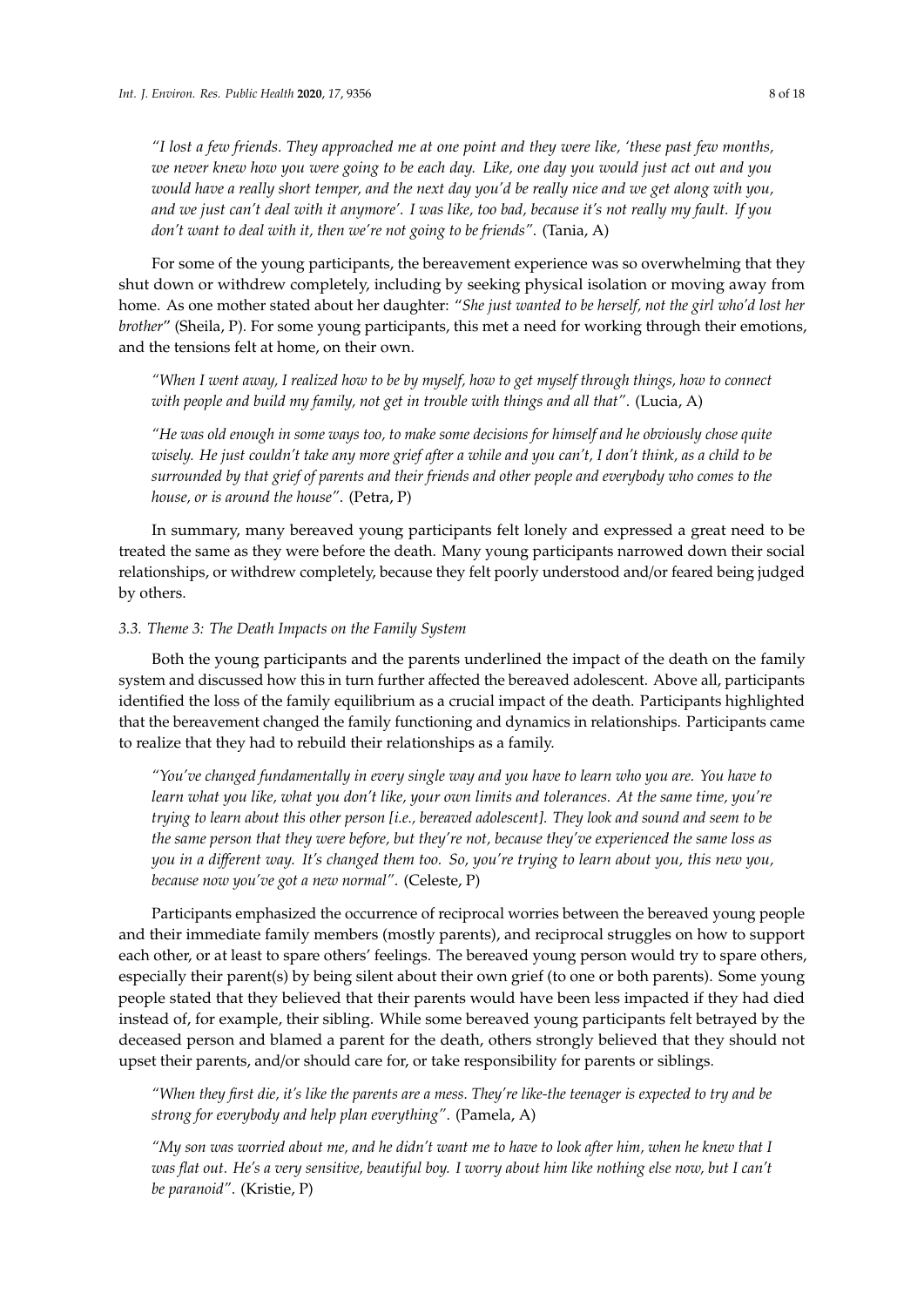Participants noted that there were individual differences between family members regarding how to cope with their grief and the need and timing to talk about it.

*"One of the most challenging things I had was that each of my kids was di*ff*erent and needed di*ff*erent things. What was right for one—one of us needed the four of us to be together—was really bad for the older one, who was needing to get away and be separate. So it was like, how do I manage this—these competing needs?"*. (Vanda, P)

The death had further consequences for parents as they also had to deal with other family members, practical arrangements (e.g., regarding the funeral), financial impacts and police inquiries. Overall, parents struggled with their own grief and/or mental health to the extent that they doubted their capacity and skills to support their bereaved children. In some parents this was compounded by other people providing "gratuitous" advice, or family members and/or the bereaved children blaming the parent for the death.

Conversely, some bereaved young people felt overlooked by their parents or family. Some also experienced a lack of privacy due to relatives or other visitors coming to their house, or relatives posting public messages on social media.

*"My mother was dealing with her[self], with me, with my older brother, so it was more of a 'she needed to find herself' before she could help us. She did the best for me so I wouldn't end up in hospital but everything else she didn't really care about"*. (Wendy, A)

*"If we can't cope, how do we expect our children to cope when they don't have the same skills that we do and the same life experience"*. (Yvonne, P)

Particular concerns regarding the impact of the death occurred in the context of health risk behaviours. Many young participants had engaged in rebellious behaviours (e.g., standing up against parents) or health risk behaviours, including acting-out and aggressive behaviour (such as fighting), reckless driving, and self-harm. Alcohol and substance use was particularly common. While some participants used alcohol or other drugs to numb the pain, others used them to conceal their feelings, to act "normal" and/or to find distractions from their grief. While young participants were aware of potential risks associated with their behaviour, some also minimized the risks or perceived these as less applicable to them.

*"I was definitely angry a lot. I needed some sort of outlet for that, but I didn't—so I punched here and there, but nothing out of the ordinary"*. (Peter, A)

Subsequently, many parents worried about the wellbeing and safety of their children, and started to doubt their parenting skills in terms of how to deal with the health risks in their children. Nonetheless, some parents understood the substance use of their children as a coping mechanism for their grief and/or as age-related behaviour. Some parents felt more at ease when they noticed that it was manageable, did not make their child's situation deteriorate, and/or gave the child some benefits in terms of their behaviour or coping with their grief.

*"My daughter was smoking pot, she was stealing, she was smoking, she was drinking alcohol, she was 14 years old. She was stealing alcohol from my cabinet. I found it at the side of her water bottle and her bed. She was drinking that before she went to school. The absolute horror to me. I felt sick, you know. The pain again of what have I done wrong, as a parent?"*. (Odette, P)

*"You've got to be really calm. Even though you want to scream at them because you find out they're taking drugs, you've just got to wait until you can cope with that fact and how you're going to talk about it so you don't push them further in that direction"*. (Zara, P)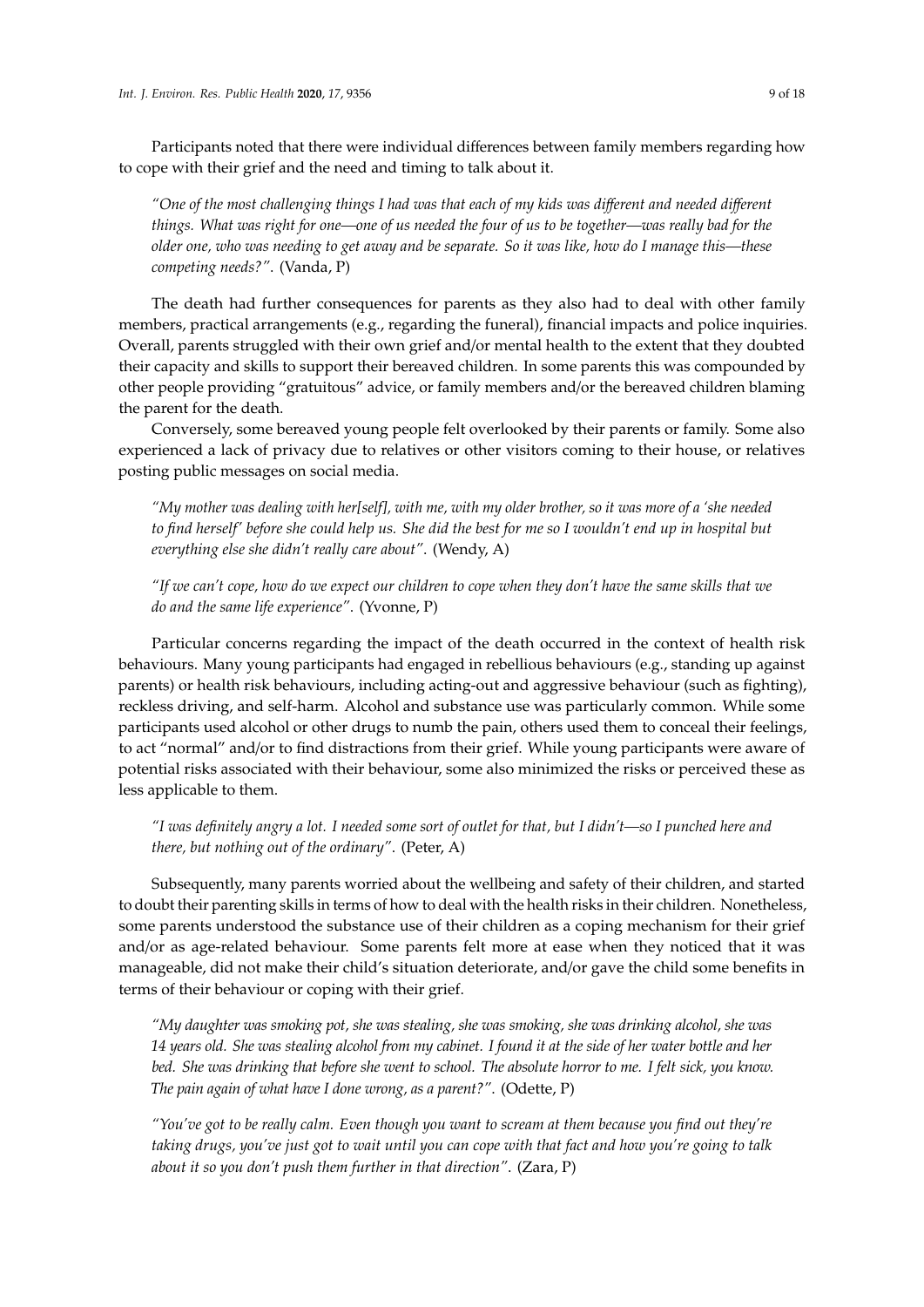Some parents negotiated with their children, trying to find a common ground (*"Self-destruction buttons aren't going to work, I said, it's to be a shared pain",* Odette, P), and trod a fine line between providing advice and allowing the bereaved young people to make their own decisions, as highlighted by this parent: "*It's that fine line, as a parent, how much you step in and how much you don't"* (Fabienne, P). Both young people and parents highlighted that "*teenagers don't always have the best relationships with their parents*" (Isabel, P), which hindered having open conversations about their bereavement.

*"They want to do something di*ff*erent to what mum's doing. It's part of the age and stage and sometimes it's part of the personality too. It's almost like, 'oh I think this would be really good', but if I suggest then it's going to be a no"*. (Vanda, P)

Some parents and young participants had engaged in constructive conversations between parent and child, about their deceased relative, feelings of guilt, blame and anger, and their relationship in the new family constellation. They felt that this had strengthened their bond, and perceived it as helpful in their grief as it helped to create a story and find meaning in the loss. Some parents noted that this process took several years as the young person's notion of the death and the bereavement experience evolved as they grew older, as highlighted by this parent: "*Stu*ff *has to keep being revisited as the years go on*" (Vera, P).

*"I feel like our family really banded together. I feel like that's where I got the most support because we have a somewhat large family and I feel like at least we all understood what the others were going through"*. (Amy, A)

*"She's getting a picture of who he was because her memory—because I said to her, you've got a flawed memory of him because you knew him more and the more recent memory is the memory of a depressed man that was really, really struggling and you couldn't see his generosity as much"*. (Sabrina, P)

Overall, looking back several years after the death, some participants noted that they had moved forward, though "*you were not the people that you were before*" (Celeste, P).

*"I felt last year we turned the corner where it started to describe that it's not dictating our life anymore. It's influencing our life, but it's not dictating. I actually feel, in a lot of ways, my children have lost five years of their lives, because they were so busy surviving this, where other people in their ages would have matured and had experiences. I actually feel all my children have lost time to shape themselves [as adults] because they were busy surviving what had happened to our family".* (Isabel, P)

To sum up this theme, the loss of the family equilibrium constituted the primary impact of the death. Young participants and parents commonly experienced worries and struggles regarding how to support each other, while acknowledging individual differences regarding how to cope with and the need to talk about their grief. Particular concerns were raised regarding health risk behaviour of bereaved adolescents. While parents struggled with their own grief and mental health, they also engaged with the bereaved children to find a new family balance.

## **4. Discussion**

The study sought to broaden our understanding of bereavement by suicide or other traumatic deaths in adolescents by examining the views of adolescents and parents. The study findings clearly showed that the bereavement had a substantial impact on the lives of adolescents, adding to age-related issues, and beyond the intrapsychic grief experiences (e.g., feelings of sadness, guilt, anger) and coping styles, which are usually reported in the literature [\[7](#page-13-5)[,20](#page-14-20)[,21](#page-14-10)[,44\]](#page-15-11). This study revealed that the death constituted a turning point in the adolescents' lives, which differentiated them from their peers and ruptured the family equilibrium.

For the young participants, experiencing a suicide or other traumatic death was a novel life event for which they were not prepared; to the extent that many felt overwhelmed. Subsequently,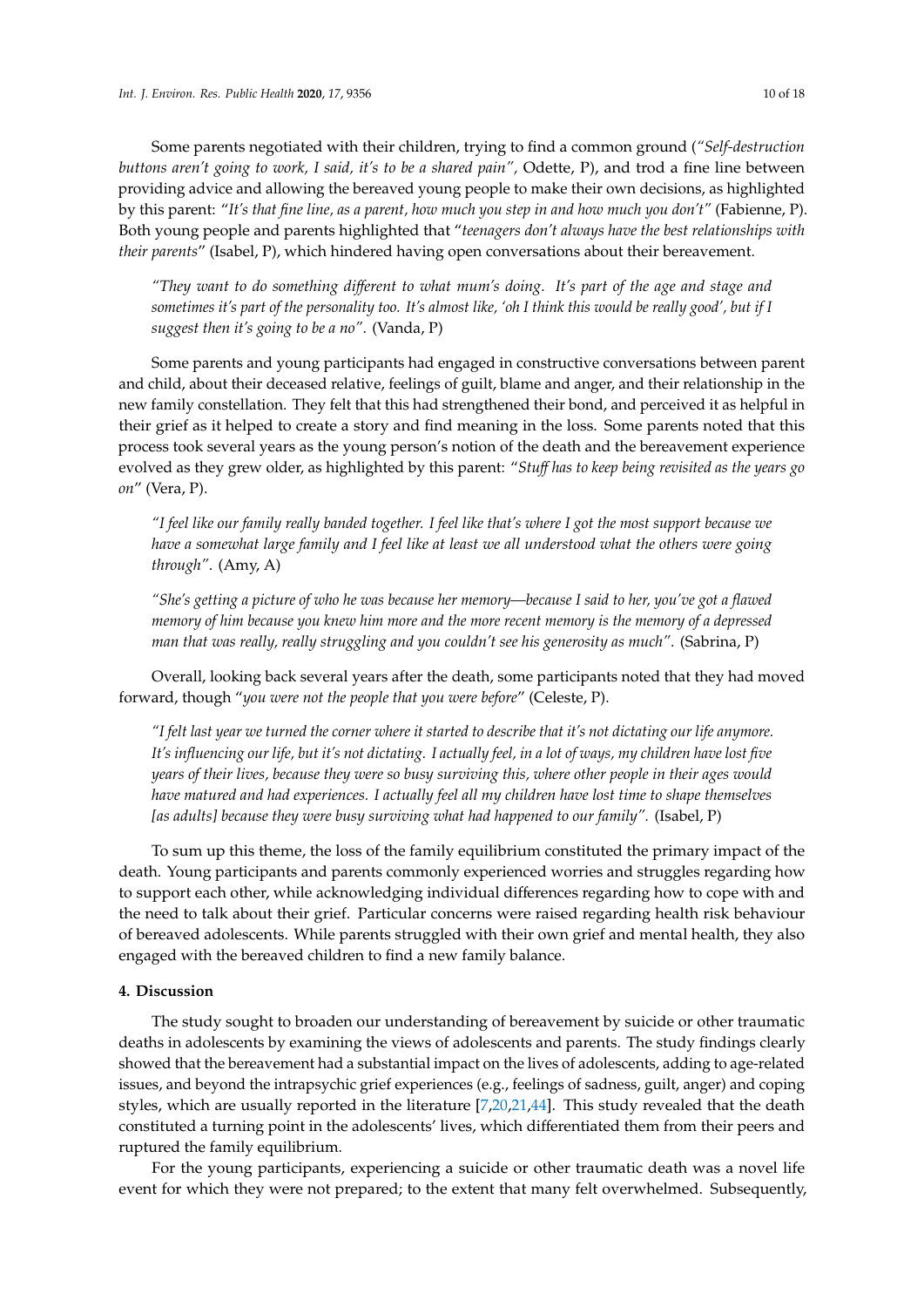they struggled to find a language to express themselves and ways to deal with it. Previous research had reported that the social circle of adolescents bereaved by suicide narrowed [\[22,](#page-14-11)[45\]](#page-15-12). However, young participants in this study withdrew not only because of the perceived unavailability or unhelpfulness of their social network [\[45\]](#page-15-12), or fears of abandonment [\[22\]](#page-14-11), but also as a deliberate choice to have time and space to deal with their grief feelings on their own and to "escape" from the grief and stress experienced from others. While some parents in this study had experienced this as a source of concern, many young participants and parents reported that the withdrawal probably was appropriate at that time, and helped the bereaved adolescent find their way of coping with the loss. As such, this finding diverges from other suicide bereavement studies (albeit with adult populations, e.g., [\[46\]](#page-15-13)) which emphasized the positive association between sharing grief experiences and grief outcomes. Our study suggests that a more nuanced perspective on the importance of sharing grief reactions in adolescents might be needed. The finding may be in line with results from our previous research, which found high levels of self-reliance in bereaved adolescents [\[26\]](#page-14-15). Further research may investigate the relationship between self-reliance and coping in adolescents bereaved by suicide and traumatic deaths.

Many young participants reported having engaged in health risk behaviours after the loss, especially the use of alcohol or other drugs, a finding that was confirmed by parents in this study and by previous studies [\[22](#page-14-11)[,45](#page-15-12)[,47\]](#page-15-14). While substance use and reckless behaviour can be age-related experimentation [\[48\]](#page-15-15), many young participants and parents in this study reported it as unusual and excessive. Some young participants seemed to use it to numb the pain and/or as an acting out mechanism. Though the health risk behaviours seemed to abate over time as revealed in this study, other studies have highlighted the risk of long-term mental health problems in the context of substance use and other risk behaviours (such as getting involved in violence or inflicting injuries to others) after loss by suicide or other traumatic death in young people [\[49](#page-15-16)[,50\]](#page-15-17).

Several adolescents reported having engaged in artistic and/or morbid humoristic expressions of their grief, a topic rarely mentioned in the literature on adolescents' grief after traumatic death. Though such grief expressions may not be limited to adolescents, they may be highly relevant in this age group as adolescents may experience the same grief feelings as adults; however, they may express them differently [\[18\]](#page-14-8). In this study, adolescents used art and humor to express their grief in a safe way and explore potentially supportive connections with other people. According to Cox [\[51\]](#page-15-18), bereaved young people may be drawn to artistic and symbolic expressions, which they may experience as less threatening, and not dependent on their verbal fluency to talk about the loss. Similarly, humor can be a way of simultaneously expressing and hiding grief, and channeling uncertainties or anxieties [\[51\]](#page-15-18). Adolescents may also use humor to strengthen relationships and to ameliorate the effects of stress [\[52\]](#page-15-19). It allows them to address a topic that they feel uncomfortable with without being accountable for the content [\[52\]](#page-15-19). As such, artistic and humoristic expressions of grief, especially after suicide and traumatic deaths, may facilitate connecting with others and decrease the sense of loneliness, which was a prime feeling reported by young participants in this study.

In line with the literature [\[7\]](#page-13-5), young participants in this study felt that the suicide or other forms of traumatic death of a sibling or parent had a stronger impact than other deaths. The importance of the sibling bond was evident in the study by bereaved siblings saying that if they had died, the parents would be less upset. For most adolescents, the sibling relationship is a constant, interactive and dyadic relationship, which is crucial in the process of identity formation and acquiring life skills [\[53](#page-15-20)[,54\]](#page-15-21). It is often the longest interpersonal bond they have had [\[55\]](#page-16-0), and as mentioned by young participants and parents in this study, "the sibling has always been there". Hence, the death of a sibling affects identity formation as the bereaved sibling must redefine their roles without their primary referent [\[53\]](#page-15-20). Siblings bereaved by any type of death, but especially by suicide and other traumatic deaths, may struggle with mental health issues such as depression and anxiety above any pre-loss health conditions, either in a short- or long-term [\[55](#page-16-0)[–57\]](#page-16-1). Grief and mental health outcomes in siblings may be affected by their self-concept and family functioning, though further research in this field is necessary [\[7,](#page-13-5)[56,](#page-16-2)[57\]](#page-16-1).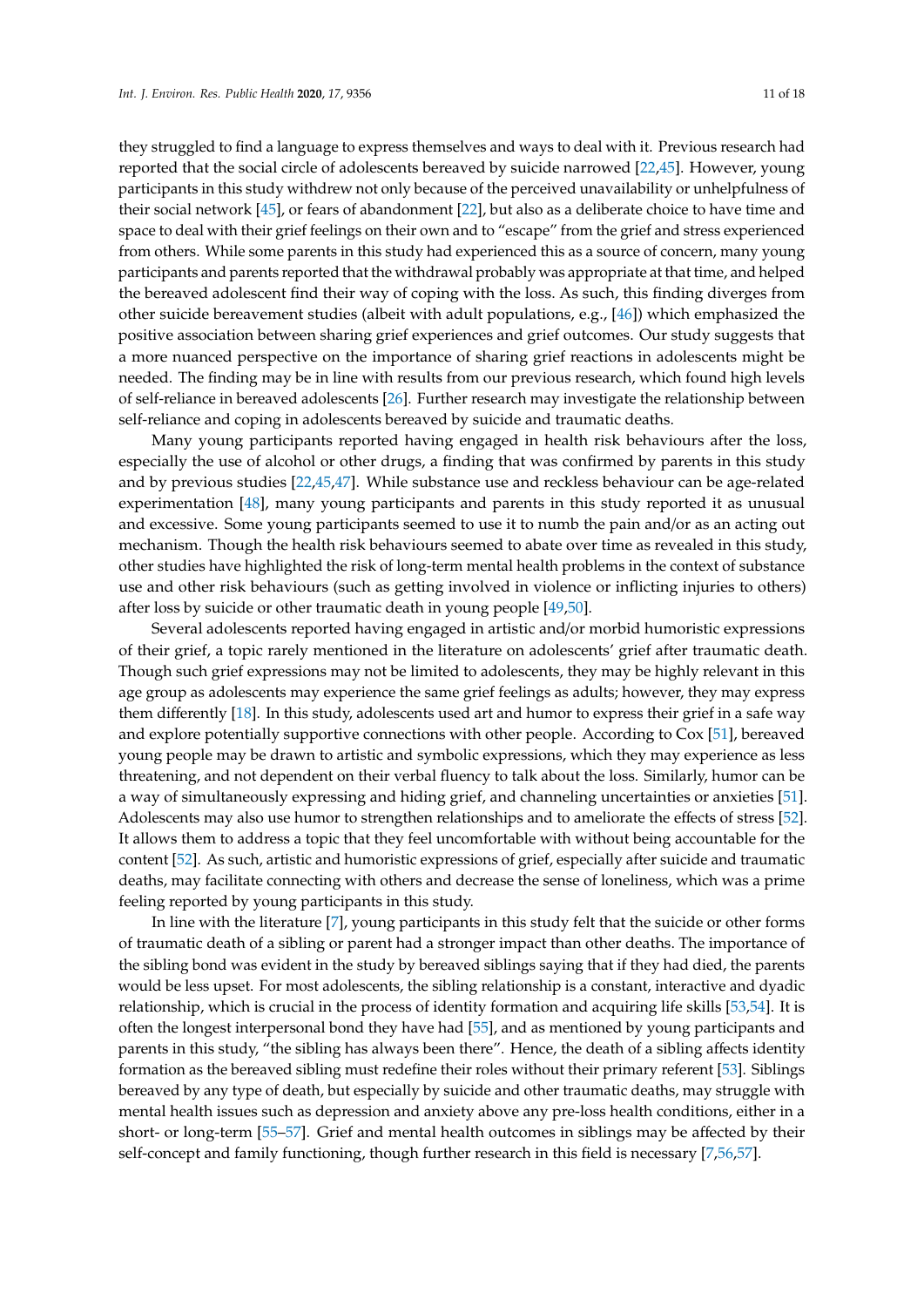Death of a parent was the most frequently experienced loss in this study, and there is ample evidence of the severity of the impact of parental loss during adolescence [\[7\]](#page-13-5). In line with the literature, adolescents in this study reported long-term risks of mental health problems in addition to short-term risks of anxiety, depression and substance abuse [\[11](#page-14-2)[,58\]](#page-16-3). The literature also highlights the risk of decreased long-term developmental competencies, such as diminished educational and work aspirations, in the aftermath of parental suicide [\[58\]](#page-16-3). In addition, several young participants and parents referred to self-harming behaviour in bereaved adolescents to the extent that some parents feared that the bereaved adolescent child might die as well. According to the literature, adolescents bereaved by parental suicide have a two- to three-fold risk of suicide, attempted suicide, and psychiatric hospitalization, independent of history of familial mental health problems [\[50,](#page-15-17)[59,](#page-16-4)[60\]](#page-16-5), with bereaved boys and girls having similar risks [\[61\]](#page-16-6). This finding points at the crucial need for specialist help for these adolescents.

Some young participants who had experienced different losses reported that in their experience a death by suicide was more impactful than other losses, which taps into a much-debated topic in the literature regarding the "uniqueness" of loss by suicide [\[15,](#page-14-6)[62\]](#page-16-7). Based on findings from controlled quantitative studies, there is growing evidence that there are more commonalities than differences between different groups of bereaved people, based on cause of death, regarding major grief themes, grief processes and grief outcomes  $[8,9,63]$  $[8,9,63]$  $[8,9,63]$ . However, there is also evidence of increased risk of mental health complications and suicidal behaviour in adolescents bereaved by suicide or other external causes compared to natural deaths (e.g., [\[50](#page-15-17)[,59,](#page-16-4)[60\]](#page-16-5)), a concern that was also strongly voiced in this study.

However, quantitative studies cannot grasp nuances of personal experiences, and personal accounts of individuals bereaved by suicide and narratives of clinicians seem to stress features that are experienced as unique or central to the loss by suicide in adults (e.g., [\[9](#page-14-0)[,64\]](#page-16-9). Similarly, qualitative studies with adolescents have reported that they experience feelings such as guilt, shame, anger, rejection, and struggles with "why" questions, features that may be more pronounced, though not unique to suicide bereavement [\[10,](#page-14-1)[22,](#page-14-11)[45,](#page-15-12)[65\]](#page-16-10). Still, to the best of our knowledge, qualitative comparisons between different forms of bereavement in adolescents (as well as in adults) are still to be conducted. Nonetheless, there is increasing evidence of the importance of the emotional closeness of the relationship with the person who has died as a factor contributing to the impact of the loss in adolescents, independent of kinship or cause of death, though further research is also needed here [\[66,](#page-16-11)[67\]](#page-16-12).

Although studies have looked at the long-term grief and mental health effects of loss by suicide in adolescents (e.g., [\[58\]](#page-16-3)), participants in this study reported long-term negative experiences, especially through the effect of triggers, a finding that has received little attention in the adolescent bereavement literature. Building on the trauma literature, Cohen and Mannarino [\[68\]](#page-16-13) distinguished between triggers that were related to the trauma of the death, the loss experience, and the subsequent changes in the lives of the bereaved adolescents. Given the debilitating effect of such triggers, the finding has clinical importance and warrants further investigation in this population.

In line with previous research (e.g., [\[10\]](#page-14-1)), young participants in this study emphasized their experiences of personal growth stemming from life lessons learned from the loss, including increased appreciation of life and relationships, and overall increased maturity [\[69\]](#page-16-14). It has been suggested that the experience of personal growth may buffer the impact of grief, mental health and suicidal ideation in adolescents bereaved by suicide [\[10\]](#page-14-1). However, some young participants in this study noted that they had become more empathic towards other people, but not towards themselves. Overall, the relationship between cause of death and personal growth in adolescents is not clear [\[70,](#page-16-15)[71\]](#page-16-16). In line with the literature on personal growth in adults bereaved by suicide, the scant literature on adolescents suggests that intermediate levels of grief-related impact (contrary to high or low levels) and actively engaging and struggling with the grief process may facilitate personal growth in adolescents [\[71–](#page-16-16)[73\]](#page-16-17). Further research may elucidate which psychological (e.g., coping styles) or social factors (e.g., family relationships, help-seeking) may contribute to personal growth in bereaved adolescents, and how this may inform interventions for this population [\[71](#page-16-16)[–74\]](#page-16-18).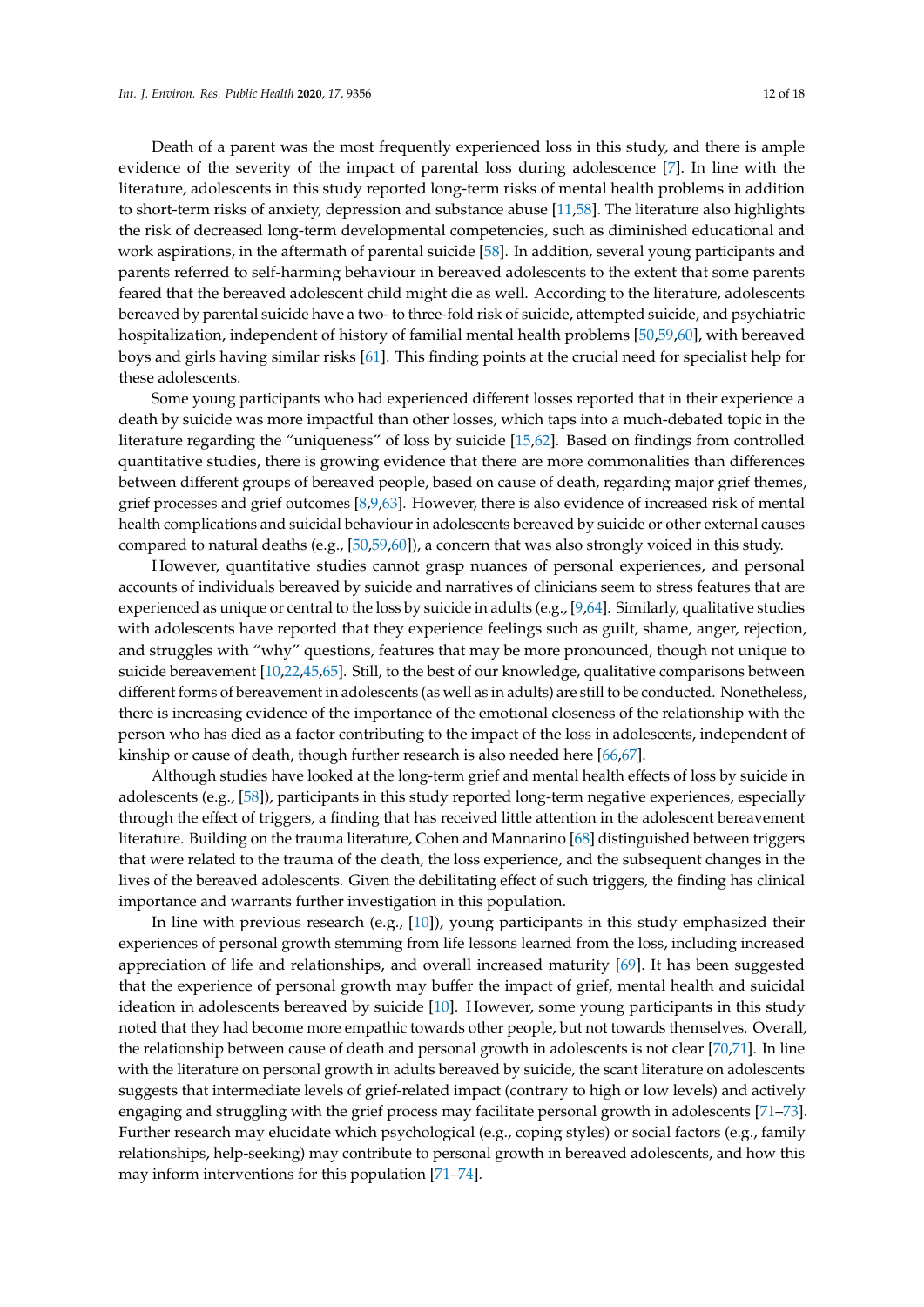Many young participants reported feeling different from their peers, which constituted a crucial finding regarding the relational impact of the loss and has been found in a few other qualitative [\[23,](#page-14-12)[75\]](#page-16-19) and quantitative studies [\[76\]](#page-16-20). Importantly, the bereaved young participants felt alone and disconnected from their peers, a phenomenon known as "secondary losses" [\[77\]](#page-16-21) (p. 200), which contributed to their social withdrawal. Parents participating in the study corroborated the adolescents' needs to be treated the same as before the loss. In line with experiences of young participants in this study, the literature has argued that schools can be a supportive environment for bereaved young people, as a place where they can experience a sense of normality and routine, away from the grief at home [\[78](#page-17-0)[,79\]](#page-17-1). Similarly, qualitative research has indicated that finding distractions from the grief is of equal importance for adolescents in coping with the loss as addressing the grief directly [\[10](#page-14-1)[,80\]](#page-17-2), which is in line with the oscillating grief dynamics described in the Dual Process Model of coping with bereavement [\[81\]](#page-17-3).

Most young participants and parents emphasized the devastating impact of the suicide or other traumatic death on the family equilibrium, a finding little noted in the literature [\[21,](#page-14-10)[82\]](#page-17-4). The young participants had lost their emotionally safe and trusted environment and tried to deal with and/or help their parents or siblings. Conversely, parent participants reported about their worries and challenges on how to parent their bereaved adolescent while looking after their own grief and mental health [\[82](#page-17-4)[,83\]](#page-17-5). Parental grief and mental health problems additionally affect functioning in bereaved adolescents [\[13\]](#page-14-4). Importantly, the loss of the equilibrium created a limbo that was maintained by individual differences in grieving needs and tempos. Still, finding a new family balance was a common goal of adolescents and parents in this study. The importance of the finding is underscored by the fact that adolescents perceive their parents as the major source of help after any type of bereavement [\[84\]](#page-17-6), and parents are a major facilitator of referring bereaved adolescents to professional help [\[26](#page-14-15)[,27\]](#page-14-16).

Many parents (i.e., mothers) in this study worried about the—from their perspective—apparent lack of grieving behaviour or the excess of it, in terms of health risk behaviours, in their adolescent children, and their own reduced emotional availability. This finding is in line with research revealing that mothers are likely to take up the caring role and responsibility for daily routine for their bereaved children [\[18\]](#page-14-8), and research that has found that externalizing problems in bereaved siblings was associated with distress in mothers but not in fathers [\[85\]](#page-17-7). However, our finding also seems to contradict other research stating that spouses of parents who died by suicide exhibit few mental health problems and are likely in a position to buffer the impact of the loss in their bereaved children [\[86\]](#page-17-8). These contradictory findings may point at the complex and dynamic nature of the impact of a suicide on a family with adolescent children, a field greatly in need of further research.

## *Limitations*

The study recruited voluntary (mostly female) young participants and parents (all mothers), which may have introduced a selection bias. Those who were more verbally skilled may have been more likely to volunteer, contrary to those who were more distressed at the time of recruitment. The study relied on self-report of experiences up to 10 years ago, which is open to recall bias. Additionally, although participants had ample opportunity to talk about their experiences, it is possible that some important issues were not shared. Nonetheless, the study recruited a purposive sample from across the country using multiple recruitment channels and interview settings to ensure variation in the sample and resulting in a rich data set. However, despite our efforts to recruit mothers and fathers, only mothers volunteered. As there might be differences in views held by mothers and fathers [\[87](#page-17-9)[,88\]](#page-17-10), future studies should include fathers. Further, the sample consisted of participants mainly bereaved by suicide, and some participants bereaved by other traumatic deaths. Although grief reactions after suicide and other traumatic deaths are mostly similar [\[15\]](#page-14-6), the study design did not allow examining this. Further studies may also assess the views held by adolescents vs. those of parents.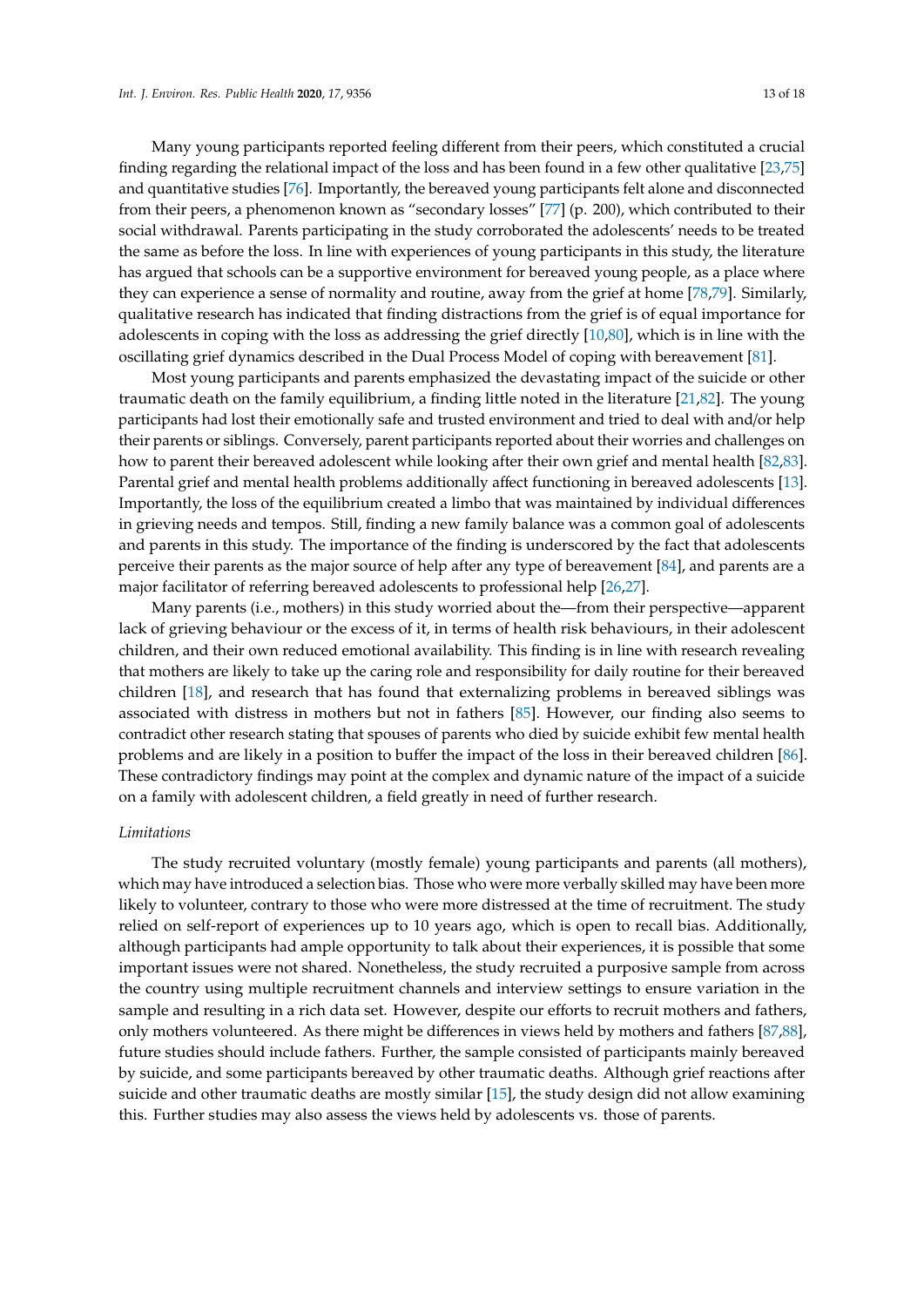## **5. Conclusions**

The study clearly demonstrated the devastating impact of the death on the adolescents to the extent that it turned around their lives, differentiated them from their peers and ruptured the family equilibrium. Importantly, the adolescents tended to take charge of their own situation: they were active agents rather than passive recipients of grief [\[89\]](#page-17-11). They reacted to a death, which they could not comprehend, in a way that they felt was best at that time, even if that involved reactions such as withdrawal or substance use, which were worrisome from a parents' perspective. Hence, in order to help bereaved adolescents and to improve their coping mechanisms, it is of utmost importance to understand the impact of the death from within their agency and experience.

By examining the views of adolescents and parents alike, the study demonstrated that the adolescents' grief and coping was intertwined with their close relationships. Hence, their grief must be studied within the context of their immediate social environment, which affects the development of their personal identity, social independence and maturity. The study findings add to the scant literature in this field [\[26,](#page-14-15)[30](#page-14-18)[,90\]](#page-17-12), indicating that support for adolescents bereaved by suicide or other traumatic deaths should look beyond individual coping and incorporate the quality of the relationships between the adolescent and parent/family, for example via family programs or parenting support. Given the limited knowledge of what constitutes effective interventions in this field [\[91\]](#page-17-13), research regarding the development and evaluation of interventions along these lines is urgently needed.

**Supplementary Materials:** The following are available online at http://[www.mdpi.com](http://www.mdpi.com/1660-4601/17/24/9356/s1)/1660-4601/17/24/9356/s1, Table S1: Sociodemographic characteristics of participants (*n* = 38).

**Author Contributions:** Conceptualization, K.A., D.R. and J.P.; methodology, K.A.; data collection, K.A. and K.K.; analysis, K.A. and K.K.; writing—original draft preparation, K.A.; writing—review and editing, K.A., K.K., D.R. and J.P.; supervision, D.R. and J.P.; project administration, K.A.; funding acquisition, K.A. All authors have read and agreed to the published version of the manuscript.

**Funding:** K.A. was supported by a National Health and Medical Research Council (NHMRC) Early Career Fellowship (1157796) and an Early Career Researcher Grant of The University of Melbourne (ECR1202020).

**Acknowledgments:** We are most grateful to the participants for sharing their experiences, and to the numerous organizations and individuals who helped with recruitment and/or hosted the focus groups, especially: The Compassionate Friends Victoria, Support After Suicide Jesuits Social Services, Standby Support After Suicide, headspace National, Anglicare Suicide Prevention and Grief Support South Australia, Sabrina's Reach 4 Life and the Australian Centre for Grief and Bereavement.

**Conflicts of Interest:** The authors declare no conflict of interest.

#### **References**

- <span id="page-13-0"></span>1. Feigelman, W.; Rosen, Z.; Joiner, T.; Silva, C.; Mueller, A.S. Examining longer-term effects of parental death in adolescents and young adults: Evidence from the national longitudinal survey of adolescent to adult health. *Death Stud.* **2017**, *41*, 133–143. [\[CrossRef\]](http://dx.doi.org/10.1080/07481187.2016.1226990)
- <span id="page-13-1"></span>2. Hollingshaus, M.S.; Smith, K.R. Life and death in the family: Early parental death, parental remarriage, and offspring suicide risk in adulthood. *Soc. Sci. Med.* **2015**, *131*, 181–189. [\[CrossRef\]](http://dx.doi.org/10.1016/j.socscimed.2015.02.008)
- <span id="page-13-2"></span>3. Berg, L.; Rostila, M.; Hjern, A. Parental death during childhood and depression in young adults–a national cohort study. *J. Child. Psychol. Psychiatry* **2016**, *57*, 1092–1098. [\[CrossRef\]](http://dx.doi.org/10.1111/jcpp.12560)
- <span id="page-13-7"></span>4. Harrison, L.; Harrington, R. Adolescents' bereavement experiences. Prevalence, association with depressive symptoms, and use of services. *J. Adolesc.* **2001**, *24*, 159–169. [\[CrossRef\]](http://dx.doi.org/10.1006/jado.2001.0379)
- <span id="page-13-3"></span>5. Rostila, M. Commentary: Childhood parental loss and adulthood health: Discussing the role of parental cause of death, child's age at death and historical context. *Soc. Sci. Med.* **2015**, *131*, 190–192. [\[CrossRef\]](http://dx.doi.org/10.1016/j.socscimed.2015.03.012)
- <span id="page-13-4"></span>6. Andriessen, K.; Rahman, B.; Draper, B.; Dudley, M.; Mitchell, P.B. Prevalence of exposure to suicide: A meta-analysis of population-based studies. *J. Psychiatr. Res.* **2017**, *88*, 113–120. [\[CrossRef\]](http://dx.doi.org/10.1016/j.jpsychires.2017.01.017)
- <span id="page-13-6"></span><span id="page-13-5"></span>7. Balk, D.E. *Dealing with Dying, Death, and Grief during Adolescence*; Routledge: New York, NY, USA, 2014.
- 8. Andriessen, K.; Krysinska, K.; Grad, O.T. Current understandings of suicide bereavement. In *Postvention in Action: The International Handbook of Suicide Bereavement Support*; Andriessen, K., Krysinska, K., Grad, O.T., Eds.; Hogrefe: Göttingen, Germany; Boston, MA, USA,, 2017; pp. 3-16.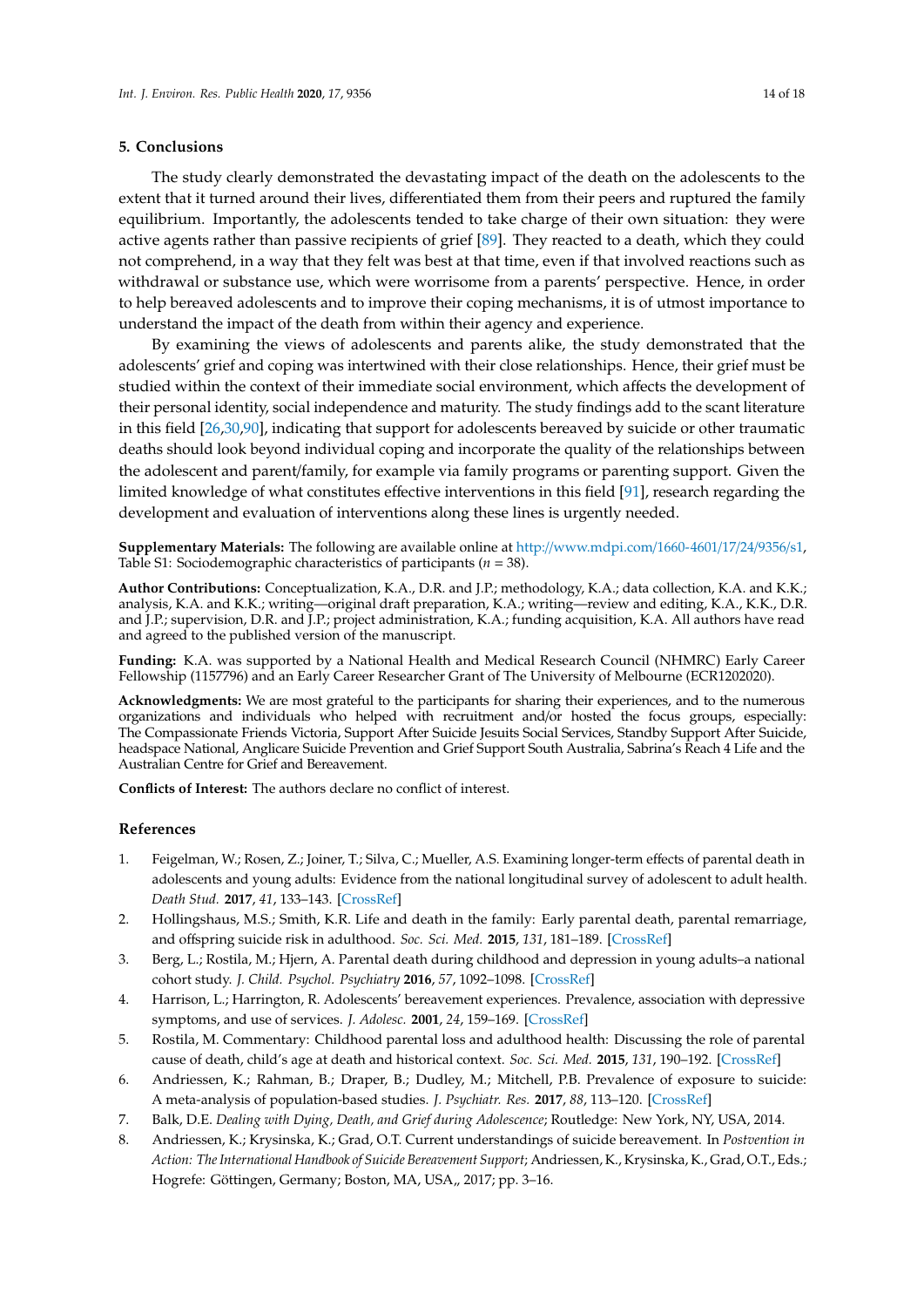- <span id="page-14-0"></span>9. Jordan, J.R. Lessons learned: Forty years of clinical work with suicide loss survivors. *Front. Psychol.* **2020**, *11*, 766. [\[CrossRef\]](http://dx.doi.org/10.3389/fpsyg.2020.00766)
- <span id="page-14-1"></span>10. Andriessen, K.; Mowll, J.; Lobb, E.; Draper, B.; Dudley, M.; Mitchell, P.B. "Don't bother about me". The grief and mental health of bereaved adolescents. *Death Stud.* **2018**, *42*, 607–615. [\[CrossRef\]](http://dx.doi.org/10.1080/07481187.2017.1415393)
- <span id="page-14-2"></span>11. Brent, D.; Melhem, N.; Donohoe, M.B.; Walker, M. The incidence and course of depression in bereaved youth 21 months after the loss of a parent to suicide, accident, or sudden natural death. *Am. J. Psychiatry* **2009**, *166*, 786–794. [\[CrossRef\]](http://dx.doi.org/10.1176/appi.ajp.2009.08081244)
- <span id="page-14-3"></span>12. Stikkelbroek, Y.; Bodden, D.H.; Reitz, E.; Vollebergh, W.A.; van Baar, A.L. Mental health of adolescents before and after the death of a parent or sibling. *Eur. Child. Adolesc. Psychiatry* **2016**, *25*, 49–59. [\[CrossRef\]](http://dx.doi.org/10.1007/s00787-015-0695-3)
- <span id="page-14-4"></span>13. Melhem, N.M.; Porta, G.; Shamseddeen, W.; Payne, M.W.; Brent, D.A. Grief in children and adolescents bereaved by sudden parental death. *Arch. Gen. Psychiatry* **2011**, *68*, 911–919. [\[CrossRef\]](http://dx.doi.org/10.1001/archgenpsychiatry.2011.101) [\[PubMed\]](http://www.ncbi.nlm.nih.gov/pubmed/21893658)
- <span id="page-14-5"></span>14. Pham, S.; Porta, G.; Biernesser, C.; Walker Payne, M.; Iyengar, S.; Melhem, N.; Brent, D.A. The burden of bereavement: Early-onset depression and impairment in youths bereaved by sudden parental death in a 7-year prospective study. *Am. J. Psychiatry* **2018**, *175*, 887–896. [\[CrossRef\]](http://dx.doi.org/10.1176/appi.ajp.2018.17070792) [\[PubMed\]](http://www.ncbi.nlm.nih.gov/pubmed/29921145)
- <span id="page-14-6"></span>15. Jordan, J.R.; McIntosh, J.L. Is suicide bereavement different? Perspectives from research and practice. In *Grief and Bereavement in Contemporary Society: Bridging Research and Practice*; Neimeyer, R.A., Harris, D.L., Winokuer, H.W., Thornton, G.F., Eds.; Routledge: New York, NY, USA, 2011; pp. 223–234.
- 16. Jordan, J.R.; McIntosh, J.L. (Eds.) *Grief after suicide: Understanding the Consequences and Caring for the Survivors*; Routledge: New York, NY, USA, 2011.
- <span id="page-14-7"></span>17. Kristensen, P.; Weisæth, L.; Heir, T. Bereavement and mental health after sudden and violent losses: A review. *Psychiatry* **2012**, *75*, 76–97. [\[CrossRef\]](http://dx.doi.org/10.1521/psyc.2012.75.1.76)
- <span id="page-14-8"></span>18. Silverman, P.R.; Worden, J.W. Children's reactions to the death of a parent. In *Handbook of Bereavement: Theory, Research, and Intervention*; Stroebe, M.S., Stroebe, W., Hansson, R.O., Eds.; Cambridge University Press: Cambridge, UK, 1993; pp. 300–316.
- <span id="page-14-9"></span>19. Andriessen, K.; Draper, B.; Dudley, M.; Mitchell, P.B. Pre-and postloss features of adolescent suicide bereavement: A systematic review. *Death Stud.* **2016**, *40*, 229–246. [\[CrossRef\]](http://dx.doi.org/10.1080/07481187.2015.1128497)
- <span id="page-14-20"></span>20. Cerel, J.; Aldrich, R.S. The impact of suicide on children and adolescents. In *Grief after Suicide: Understanding the Consequences and Caring for the Survivors*; Jordan, J.R., McIntosh, J.L., Eds.; Routledge: New York, NY, USA, 2011; pp. 81–92.
- <span id="page-14-10"></span>21. Stroebe, M.; Schut, H. Family matters in bereavement: Toward an integrative intra-interpersonal coping model. *Perspect. Psychol. Sci.* **2015**, *10*, 873–879. [\[CrossRef\]](http://dx.doi.org/10.1177/1745691615598517)
- <span id="page-14-11"></span>22. Bartik, W.; Maple, M.; Edwards, H.; Kiernan, M. Adolescent survivors after suicide: Australian young people's bereavement narratives. *Crisis* **2013**, *34*, 211–217. [\[CrossRef\]](http://dx.doi.org/10.1027/0227-5910/a000185)
- <span id="page-14-12"></span>23. Hagström, A.S. 'The stranger inside': Suicide-related grief and 'othering' among teenage daughters following the loss of a father to suicide. *Nordic Soc. W Res.* **2013**, *3*, 185–193. [\[CrossRef\]](http://dx.doi.org/10.1080/2156857X.2013.801877)
- <span id="page-14-13"></span>24. Grad, O. Suicide survivorship: An unknown journey from loss to gain—From individual to global perspective. In *Prevention and Treatment of Suicidal Behaviour*; Hawton, K., Ed.; Oxford University Press: Oxford, UK, 2005; pp. 352–369.
- <span id="page-14-14"></span>25. Cain, A.C. Introduction. In *Survivors of Suicide*; Cain, A.C., Ed.; Charles C Thomas: Springfield, IL, USA, 1972; pp. 5–33.
- <span id="page-14-15"></span>26. Andriessen, K.; Lobb, E.; Mowll, J.; Dudley, M.; Draper, B.; Mitchell, P.B. Help-seeking experiences of bereaved adolescents: A qualitative study. *Death Stud.* **2019**, *43*, 1–8. [\[CrossRef\]](http://dx.doi.org/10.1080/07481187.2018.1426657)
- <span id="page-14-16"></span>27. Rickwood, D.J.; Mazzer, K.R.; Telford, N.R. Social influences on seeking help from mental health services, inperson and online, during adolescence and young adulthood. *BMC Psychiatry* **2015**, *15*, 1–9. [\[CrossRef\]](http://dx.doi.org/10.1186/s12888-015-0429-6)
- <span id="page-14-17"></span>28. Andriessen, K.; Krysinska, K.; Hill, N.T.; Reifels, L.; Robinson, J.; Reavley, N.; Pirkis, J. Effectiveness of interventions for people bereaved through suicide: A systematic review of controlled studies of grief, psychosocial and suicide-related outcomes. *BMC Psychiatry* **2019**, *19*, 49. [\[CrossRef\]](http://dx.doi.org/10.1186/s12888-019-2020-z)
- 29. Haine, R.A.; Wolchik, S.A.; Sandler, I.N.; Millsap, R.E.; Ayers, T.S. Positive parenting as a protective resource for parentally bereaved children. *Death Stud.* **2006**, *30*, 1–28. [\[CrossRef\]](http://dx.doi.org/10.1080/07481180500348639) [\[PubMed\]](http://www.ncbi.nlm.nih.gov/pubmed/16296557)
- <span id="page-14-18"></span>30. Pfeffer, C.R.; Jiang, H.; Kakuma, T.; Hwang, J.; Metsch, M. Group intervention for children bereaved by the suicide of a relative. *J. Am. Acad. Child. Adolesc. Psychiatry* **2002**, *41*, 505–513. [\[CrossRef\]](http://dx.doi.org/10.1097/00004583-200205000-00007) [\[PubMed\]](http://www.ncbi.nlm.nih.gov/pubmed/12014782)
- <span id="page-14-19"></span>31. Tong, A.; Sainsbury, P.; Craig, J. Consolidated criteria for reporting qualitative research (COREQ): A 32-item checklist for interviews and focus groups. *Int. J. Qual. Health C.* **2007**, *19*, 349–357. [\[CrossRef\]](http://dx.doi.org/10.1093/intqhc/mzm042) [\[PubMed\]](http://www.ncbi.nlm.nih.gov/pubmed/17872937)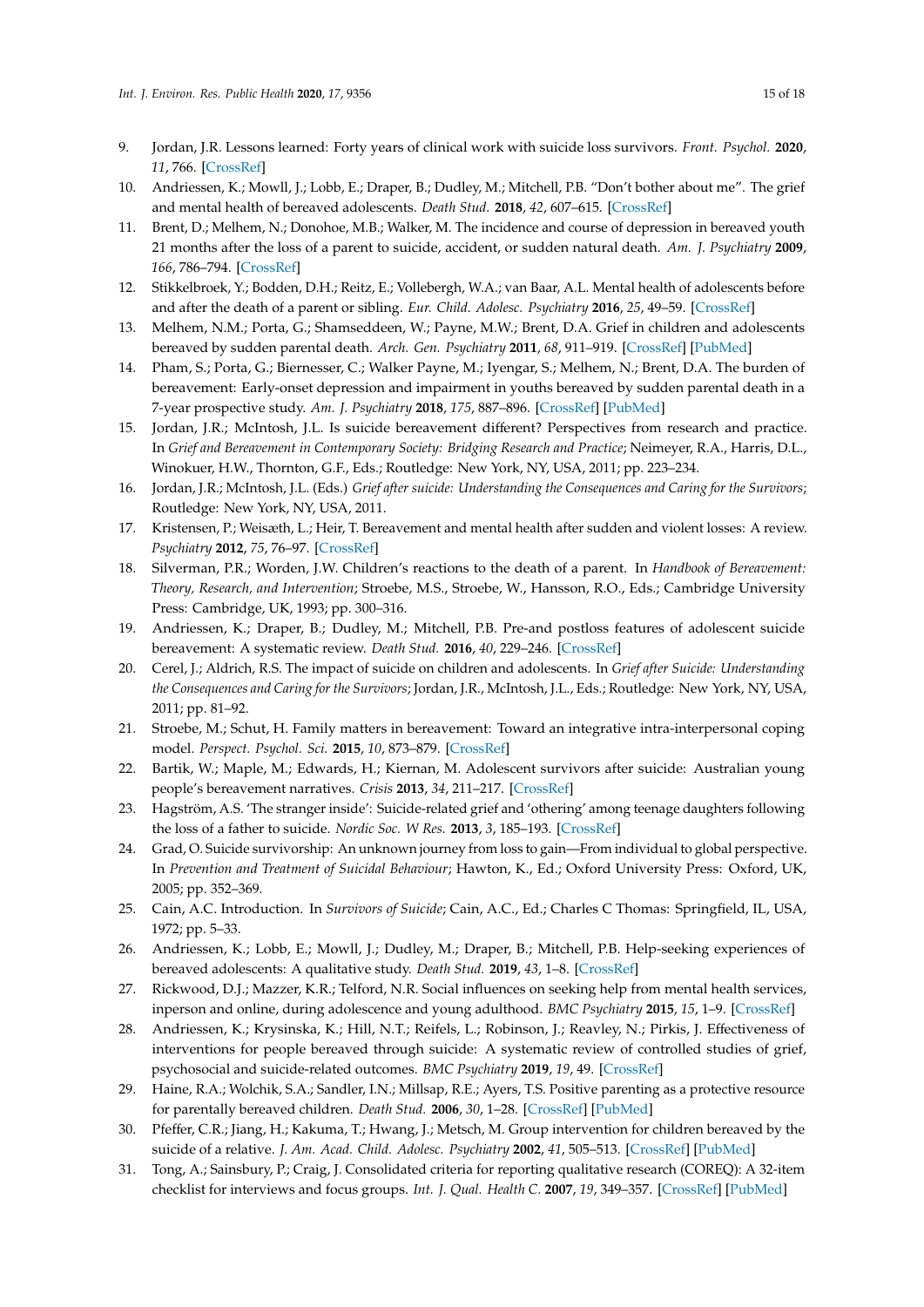- <span id="page-15-0"></span>32. Guest, G.; Namey, E.; Taylor, J.; Eley, N.; McKenna, K. Comparing focus groups and individual interviews: Findings from a randomized study. *Int. J. Soc. Res. Methodol.* **2017**, *20*, 693–708. [\[CrossRef\]](http://dx.doi.org/10.1080/13645579.2017.1281601)
- <span id="page-15-1"></span>33. Heath, J.; Williamson, H.; Williams, L.; Harcourt, D. "It's just more personal": Using multiple methods of qualitative data collection to facilitate participation in research focusing on sensitive subjects. *Appl. Nurs. Res.* **2018**, *43*, 30–35. [\[CrossRef\]](http://dx.doi.org/10.1016/j.apnr.2018.06.015)
- <span id="page-15-2"></span>34. Guest, G.; Namey, E.; McKenna, K. How many focus groups are enough? Building an evidence base for nonprobability sample sizes. *Field Methods* **2017**, *29*, 3–22. [\[CrossRef\]](http://dx.doi.org/10.1177/1525822X16639015)
- 35. Malterud, K.; Siersma, V.D.; Guassora, A.D. Sample size in qualitative interview studies: Guided by information power. *Qual. Health. Res.* **2016**, *26*, 1753–1760. [\[CrossRef\]](http://dx.doi.org/10.1177/1049732315617444)
- <span id="page-15-3"></span>36. Guest, G.; Bunce, A.; Johnson, L. How many interviews are enough? An experiment with data saturation and variability. *Field Methods* **2006**, *18*, 59–82. [\[CrossRef\]](http://dx.doi.org/10.1177/1525822X05279903)
- <span id="page-15-4"></span>37. Krysinska, K.; Curtis, S.; Lamblin, M.; Stefanac, N.; Gibson, K.; Byrne, S.; Thorn, P.; Rice, S.M.; McRoberts, A.; Ferrey, A.; et al. Parents' experience and psychoeducation needs when supporting a young person who self-harms. *Int. J. Environ. Res. Public Health* **2020**, *17*, 3662. [\[CrossRef\]](http://dx.doi.org/10.3390/ijerph17103662)
- <span id="page-15-5"></span>38. Bryman, A. *Social Research Methods*, 4th ed.; Oxford University Press: Oxford, UK, 2012.
- <span id="page-15-6"></span>39. Braun, V.; Clarke, V.; Hayfield, N.; Terry, G. Thematic Analysis. In *Handbook of Research Methods in Health Social Sciences*; Liamputtong, P., Ed.; Springer: Singapore, 2019; pp. 843–860. [\[CrossRef\]](http://dx.doi.org/10.1007/978-981-10-5251-4_10331T)
- <span id="page-15-8"></span><span id="page-15-7"></span>40. Braun, V.; Clarke, V. Using thematic analysis in psychology. *Qual. Res. Psychol.* **2006**, *3*, 77–101. [\[CrossRef\]](http://dx.doi.org/10.1191/1478088706qp063oa)
- 41. DeCuir-Gunby, J.T.; Marshall, P.L.; McCulloch, A.W. Developing and using a codebook for the analysis of interview data: An example from a professional development research project. *Field Methods* **2011**, *23*, 136–155. [\[CrossRef\]](http://dx.doi.org/10.1177/1525822X10388468)
- <span id="page-15-9"></span>42. QSR. *NVivo 12 for Windows*; QSR International Pty Ltd.: Doncaster, Australia, 2020.
- <span id="page-15-10"></span>43. National Statement on Ethical Conduct in Human Research 2007 (Updated 2018). The National Health and Medical Research Council, the Australian Research Council and Universities Australia. Commonwealth of Australia: Canberra, 2018. Available online: 31Thttps://[www.nhmrc.gov.au](31Thttps://www.nhmrc.gov.au/about-us/publications/national-statement-ethical-conduct-human-research-2007-updated-201831T)/about-us/publications/national[statement-ethical-conduct-human-research-2007-updated-201831T](31Thttps://www.nhmrc.gov.au/about-us/publications/national-statement-ethical-conduct-human-research-2007-updated-201831T) (accessed on 28 September 2020).
- <span id="page-15-11"></span>44. Hung, N.C.; Rabin, L.A. Comprehending childhood bereavement by parental suicide: A critical review of research on outcomes, grief processes, and interventions. *Death Stud.* **2009**, *33*, 781–814. [\[CrossRef\]](http://dx.doi.org/10.1080/07481180903142357) [\[PubMed\]](http://www.ncbi.nlm.nih.gov/pubmed/19798803)
- <span id="page-15-12"></span>45. Hoffmann, W.A.; Myburgh, C.; Poggenpoel, M. The lived experiences of late-adolescent female suicide survivors: 'A part of me died'. *Health SA Gesondheid* **2010**, *15*, 1–9. [\[CrossRef\]](http://dx.doi.org/10.4102/hsag.v15i1.493)
- <span id="page-15-13"></span>46. Levi-Belz, Y. To share or not to share? The contribution of self-disclosure to stress-related growth among suicide survivors. *Death Stud.* **2016**, *40*, 405–413. [\[CrossRef\]](http://dx.doi.org/10.1080/07481187.2016.1160164) [\[PubMed\]](http://www.ncbi.nlm.nih.gov/pubmed/26963136)
- <span id="page-15-14"></span>47. Eng, J.; Drabwell, L.; Stevenson, F.; King, M.; Osborn, D.; Pitman, A. Use of alcohol and unprescribed drugs after suicide bereavement: Qualitative study. *Int. J. Environ. Res. Public Health* **2019**, *16*, 4093. [\[CrossRef\]](http://dx.doi.org/10.3390/ijerph16214093) [\[PubMed\]](http://www.ncbi.nlm.nih.gov/pubmed/31652934)
- <span id="page-15-15"></span>48. Gray, K.M.; Squeglia, L.M. Research review: What have we learned about adolescent substance use? *J. Child. Psychol. Psychiatry* **2018**, *59*, 618–627. [\[CrossRef\]](http://dx.doi.org/10.1111/jcpp.12783)
- <span id="page-15-16"></span>49. Hamdan, S.; Mazariegos, D.; Melhem, N.M.; Porta, G.; Payne, M.W.; Brent, D.A. Effect of parental bereavement on health risk behaviors in youth: A 3-year follow-up. *Arch. Pediatr. Adolesc. Med.* **2012**, *166*, 216–223. [\[CrossRef\]](http://dx.doi.org/10.1001/archpediatrics.2011.682)
- <span id="page-15-17"></span>50. Wilcox, H.C.; Kuramoto, S.J.; Lichtenstein, P.; Långström, N.; Brent, D.A.; Runeson, B. Psychiatric morbidity, violent crime, and suicide among children and adolescents exposed to parental death. *J. Am. Acad. Child. Adolesc. Psychiatry* **2010**, *49*, 514–523. [\[CrossRef\]](http://dx.doi.org/10.1016/j.jaac.2010.01.02031T)
- <span id="page-15-18"></span>51. Cox, G. Children and death: Coping through humor, art, and music. In *Children, Adolescents, and Death: Questions and Answers*; Stevensen, R.G., Cox, G.R., Eds.; Routledge: New York, NY, USA, 2017; pp. 91–106.
- <span id="page-15-19"></span>52. Schuurman, D.L.; DeCristifaro, J. Adolescents, humor, and death. In *Adolescent Encounters with Death, Bereavement, and Coping*; Balk, D.E., Corr, C.A., Eds.; Springer: New York, NY, USA, 2009; pp. 141–153.
- <span id="page-15-20"></span>53. Hogan, N.; DeSantis, L. Adolescent sibling bereavement: Toward a new theory. In *Handbook of Adolescent Death and Bereavement*; Corr, C., Balk, D., Eds.; Springer: New York, NY, USA, 1996; pp. 173–195.
- <span id="page-15-21"></span>54. Jensen, A.C.; Pond, A.M.; Padilla-Walker, L.M. Why can't I be more like my brother? The role and correlates of sibling social comparison orientation. *J. Youth Adolesc.* **2015**, *44*, 2067–2078. [\[CrossRef\]](http://dx.doi.org/10.1007/s10964-015-0327-8)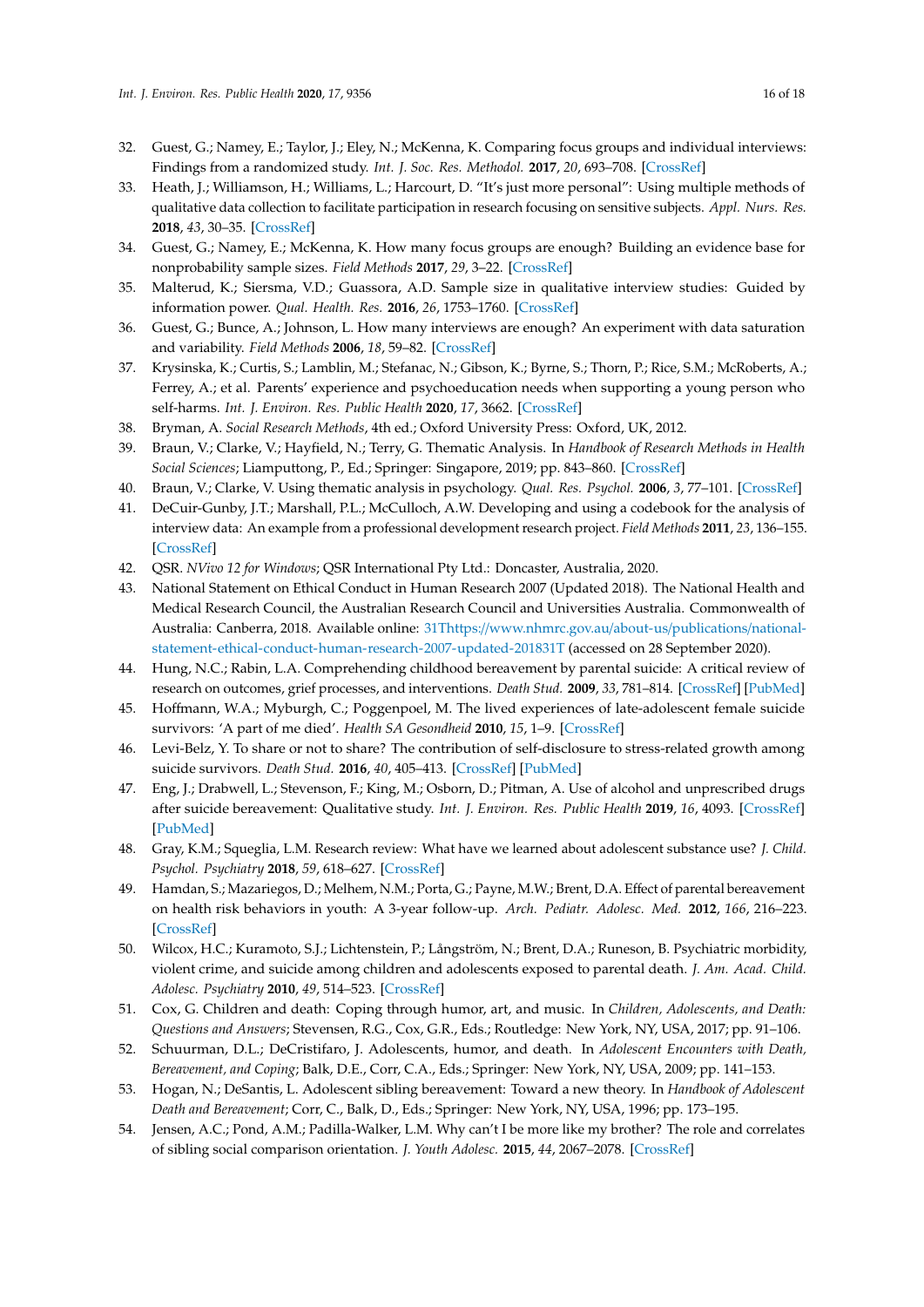- <span id="page-16-0"></span>55. Bolton, J.M.; Au, W.; Chateau, D.; Walld, R.; Leslie, W.D.; Enns, J.; Martens, P.J.; Katz, L.Y.; Logsetty, S.; Sareen, J. Bereavement after sibling death: A population-based longitudinal case-control study. *World Psychiatry* **2016**, *15*, 59–66. [\[CrossRef\]](http://dx.doi.org/10.1002/wps.20293)
- <span id="page-16-2"></span>56. Brent, D.A.; Moritz, G.; Bridge, J.; Perper, J.; Canobbio, R. The impact of adolescent suicide on siblings and parents: A longitudinal follow-up. *Suicide Life Threat. Behav.* **1996**, *26*, 253–259. [\[CrossRef\]](http://dx.doi.org/10.1111/j.1943-278X.1996.tb00610.x31T)
- <span id="page-16-1"></span>57. Rostila, M.; Berg, L.; Saarela, J.; Kawachi, I.; Hjern, A. Experience of sibling death in childhood and risk of psychiatric care in adulthood: A national cohort study from Sweden. *Eur. Child. Adolesc. Psychiatry* **2019**, *28*, 1581–1588. [\[CrossRef\]](http://dx.doi.org/10.1007/s00787-019-01324-6)
- <span id="page-16-3"></span>58. Brent, D.A.; Melhem, N.M.; Masten, A.S.; Porta, G.; Payne, M.W. Longitudinal effects of parental bereavement on adolescent developmental competence. *J. Clin. Child. Adolesc. Psychol.* **2012**, *41*, 778–791. [\[CrossRef\]](http://dx.doi.org/10.1080/15374416.2012.717871)
- <span id="page-16-4"></span>59. Mittendorfer-Rutz, E.; Rasmussen, F.; Wasserman, D. Familial clustering of suicidal behaviour and psychopathology in young suicide attempters. *Soc. Psychiatry Psychiatr. Epidemiol.* **2008**, *43*, 28–36. [\[CrossRef\]](http://dx.doi.org/10.1007/s00127-007-0266-0) [\[PubMed\]](http://www.ncbi.nlm.nih.gov/pubmed/17934681)
- <span id="page-16-5"></span>60. Pitman, A.L.; Osborn, D.P.; Rantell, K.; King, M.B. Bereavement by suicide as a risk factor for suicide attempt: A cross-sectional national UK-wide study of 3432 young bereaved adults. *BMJ Open* **2016**, *6*. [\[CrossRef\]](http://dx.doi.org/10.1136/bmjopen-2015-009948) [\[PubMed\]](http://www.ncbi.nlm.nih.gov/pubmed/26813968)
- <span id="page-16-6"></span>61. Geulayov, G.; Gunnell, D.; Holmen, T.L.; Metcalfe, C. The association of parental fatal and non-fatal suicidal behaviour with offspring suicidal behaviour and depression: A systematic review and meta-analysis. *Psychol. Med.* **2012**, *42*, 1567–1580. [\[CrossRef\]](http://dx.doi.org/10.1017/S0033291711002753) [\[PubMed\]](http://www.ncbi.nlm.nih.gov/pubmed/22129460)
- <span id="page-16-7"></span>62. Andriessen, K.; Krysinska, K. Essential questions on suicide bereavement and postvention. *Int. J. Environ. Res. Public Health* **2012**, *9*, 24–32. [\[CrossRef\]](http://dx.doi.org/10.3390/ijerph9010024)
- <span id="page-16-8"></span>63. Sveen, C.A.; Walby, F.A. Suicide survivors' mental health and grief reactions: A systematic review of controlled studies. *Suicide Life Threat. Behav.* **2008**, *38*, 13–29. [\[CrossRef\]](http://dx.doi.org/10.1521/suli.2008.38.1.13)
- <span id="page-16-9"></span>64. Wertheimer, A. *A Special Scar: The Experiences of People Bereaved by Suicide*, 2nd ed.; Brunner-Routledge: Hove, UK, 2001.
- <span id="page-16-10"></span>65. Hagström, A.S. "Why did he choose to die?": A meaning-searching approach to parental suicide bereavement in youth. *Death Stud.* **2019**, *43*, 113–121. [\[CrossRef\]](http://dx.doi.org/10.1080/07481187.2018.1457604)
- <span id="page-16-11"></span>66. Abbott, C.H.; Zakriski, A.L. Grief and attitudes toward suicide in peers affected by a cluster of suicides as adolescents. *Suicide Life Threat. Behav.* **2014**, *44*, 668–681. [\[CrossRef\]](http://dx.doi.org/10.1111/sltb.12100)
- <span id="page-16-12"></span>67. Servaty-Seib, H.L.; Pistole, M.C. Adolescent grief: Relationship category and emotional closeness. *Omega (Westport)* **2007**, *54*, 147–167. [\[CrossRef\]](http://dx.doi.org/10.2190/M002-1541-JP28-4673) [\[PubMed\]](http://www.ncbi.nlm.nih.gov/pubmed/17876967)
- <span id="page-16-13"></span>68. Cohen, J.A.; Mannarino, A.P. Supporting children with traumatic grief: What educators need to know. *Sch. Psychol. Int.* **2011**, *32*, 117–131. [\[CrossRef\]](http://dx.doi.org/10.1177/0143034311400827)
- <span id="page-16-14"></span>69. Oltjenbruns, K.A. Positive outcomes of adolescents' experience with grief. *J. Adolesc. Res.* **1991**, *6*, 43–53. [\[CrossRef\]](http://dx.doi.org/10.1177/074355489161004)
- <span id="page-16-15"></span>70. Meyerson, D.A.; Grant, K.E.; Carter, J.S.; Kilmer, R.P. Posttraumatic growth among children and adolescents: A systematic review. *Clin. Psychol. Rev.* **2011**, *31*, 949–964. [\[CrossRef\]](http://dx.doi.org/10.1016/j.cpr.2011.06.003)
- <span id="page-16-16"></span>71. Şimşek Arslan, B.; Özer, Z.; Buldukoğlu, K. Posttraumatic growth in parentally bereaved children and adolescents: A systematic review. *Death Stud.* **2020**, 1–13. [\[CrossRef\]](http://dx.doi.org/10.1080/07481187.2020.1716886)
- 72. Levi-Belz, Y.; Krysinska, K.; Andriessen, K. "To turn a personal tragedy into a triumph": A systematic review and meta-analysis of studies on posttraumatic growth among suicide survivors. *Psychol. Trauma* **2020**, in press. [\[CrossRef\]](http://dx.doi.org/10.1037/tra0000977)
- <span id="page-16-17"></span>73. Salloum, A.; Bjoerke, A.; Johnco, C. The associations of complicated grief, depression, posttraumatic growth, and hope among bereaved youth. *Omega (Westport)* **2019**, *79*, 157–173. [\[CrossRef\]](http://dx.doi.org/10.1177/0030222817719805)
- <span id="page-16-18"></span>74. Kilmer, R.P.; Gil-Rivas, V.; Griese, B.; Hardy, S.J.; Hafstad, G.S.; Alisic, E. Posttraumatic growth in children and youth: Clinical implications of an emerging research literature. *Am. J. Orthopsychiatry* **2014**, *84*, 506–518. [\[CrossRef\]](http://dx.doi.org/10.1037/ort0000016)
- <span id="page-16-19"></span>75. Lytje, M. Towards a model of loss navigation in adolescence. *Death Stud.* **2017**, *41*, 291–302. [\[CrossRef\]](http://dx.doi.org/10.1080/07481187.2016.1276488)
- <span id="page-16-20"></span>76. Servaty, H.L.; Hayslip, B. Adjustment to Loss among adolescents. *Omega (Westport)* **2001**, *43*, 311–330. [\[CrossRef\]](http://dx.doi.org/10.2190/B9MH-UU5H-9CG2-RAW6)
- <span id="page-16-21"></span>77. Balk, D.; Corr, C. Bereavement during adolescence: A review of research. In *Handbook of Bereavement Research: Consequences, Coping, and Care*; Stroebe, M., Hansson, R., Stroebe, W., Schut, H., Eds.; American Psychological Association: Washington, DC, USA, 2001; pp. 199–218.